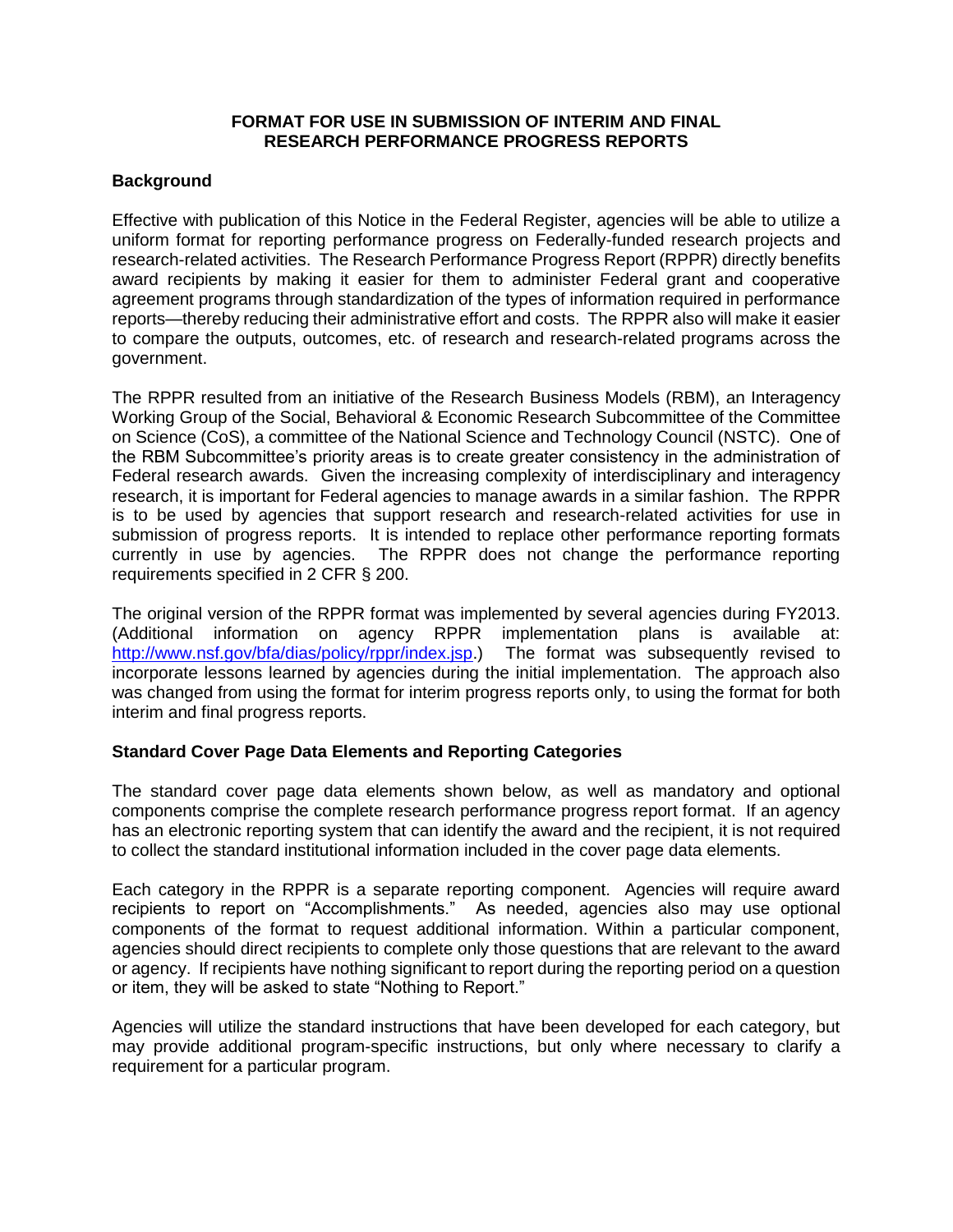Agencies may develop additional agency- or program-specific reporting components and instructions (e.g., the National Institutes of Health may need to collect information on clinical trials in certain types of awards); however, to maintain maximum uniformity, agencies will be instructed to minimize the degree to which they supplement the standard categories. Such agency- or program-specific requirements will require review and clearance by OMB.

In some cases, agencies may require demographic information about significant contributors to this project<sup>1</sup>. In such cases, information should be reported directly from significant contributors, rather than the recipient. The Appendix includes standard instructions that agencies will provide for collection of demographic information from significant contributors. When data is collected from significant contributors, such collection should be made through a system that assures the data is provided directly from only the specific individual and not through a third party. Further, agencies will assure protection of such data following all applicable Federal policies concerning Personal Identifiable Information.

Agencies also may use other OMB-approved reporting formats, if those formats are better suited to the agency's reporting requirements: for example, for research centers/institutes, clinical trials, or fellowship/training awards or in connection to reporting on program performance. Note: Agencies will be required to submit, through the Paperwork Reduction Act, revisions to their currently approved performance progress reporting information collections in order to comply with the uniform RPPR format.

## **COVER PAGE DATA ELEMENTS**

- Federal Agency and Organization Element to Which the Report is Submitted
- Federal Grant or Other Identifying Number Assigned by Agency
- Project Title
- Project Director/Principal Investigator (PD/PI) Name, Title and Contact Information (e-mail address and phone number)
- Name of Submitting Official, Title, and Contact Information (e-mail address and phone number), if other than PD/PI
- Submission Date
- DUNS and EIN Numbers
- Recipient Organization (Name and Address)
- Recipient Identifying Number or Account Number, if any
- Project/Grant Period (Start Date, End Date)
- Reporting Period End Date
- Report Term or Frequency (annual, semi-annual, quarterly, other)
- Final Report? Select Yes or No
- Signature of Submitting Official (signature shall be submitted in accordance with agencyspecific instructions)

<sup>1</sup> A significant contributor is a PD/PI or an individual who has worked at least one person month per year on the project during the reporting period, regardless of the source of compensation (a person month equals approximately 160 hours of effort).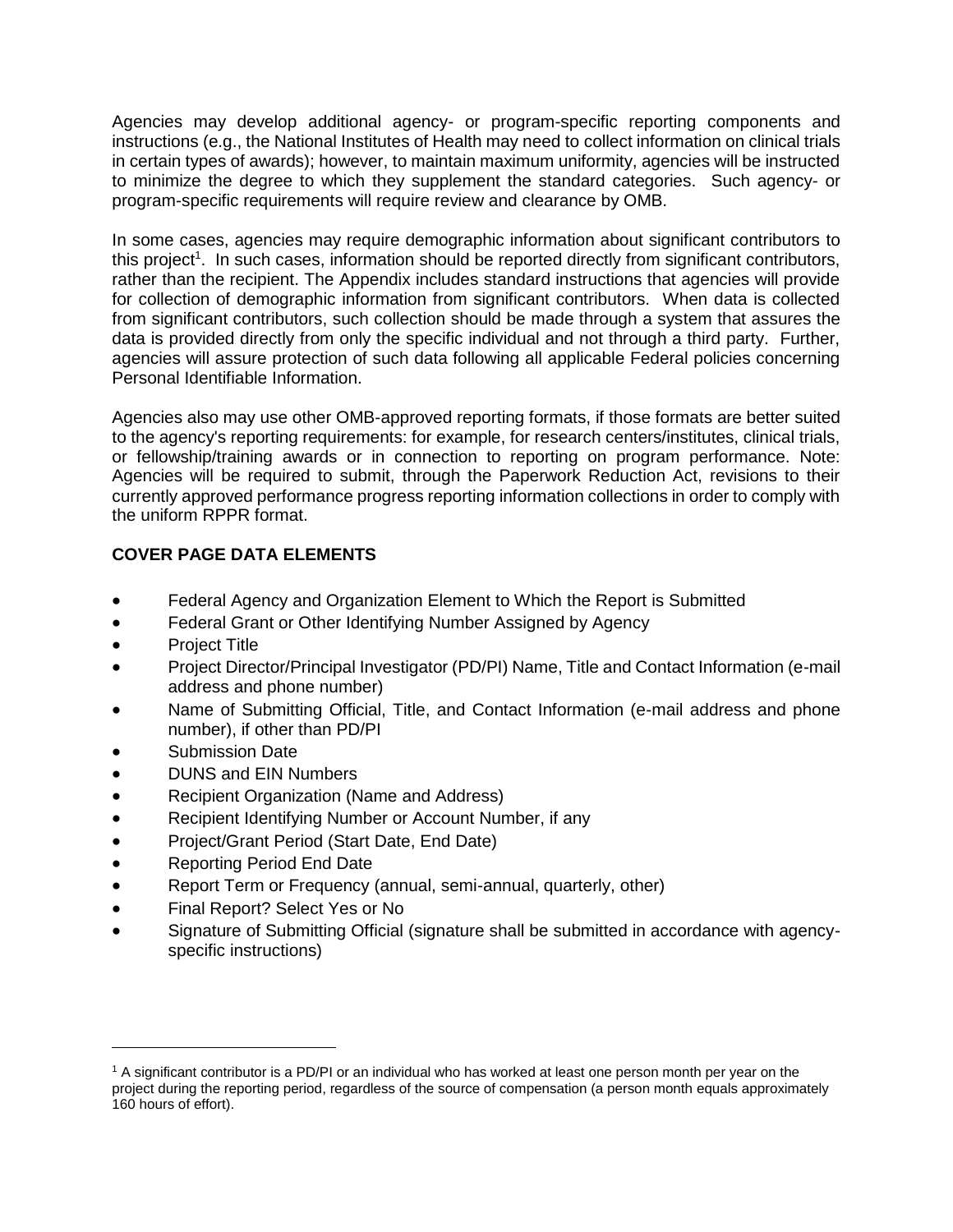## **MANDATORY REPORTING CATEGORY**

## **ACCOMPLISHMENTS: What was done? What was learned?**

The information provided in this section allows the awarding agency to assess whether satisfactory progress has been made during this reporting period.

### **INSTRUCTIONS - Accomplishments**

The PD/PI is reminded that the recipient organization is required to obtain prior written approval from the awarding agency grants official whenever there are significant changes in the project or its direction. See agency specific instructions for submission of these requests.

- What were the major goals and objectives of this project?
- What was accomplished under these goals?
- What opportunities for training and professional development has the project provided?
- How were the results disseminated to communities of interest?
- What do you plan to do during the next reporting period to accomplish the goals and objectives?

State "Nothing to Report" if this is the final report.

### **What were the major goals and objectives of this project?**

List the major goals of the project as stated in the approved application or as approved by the agency, including the scientific or technological objectives of this effort. Describe the proposed technical approach to obtain those goals. If the application listed milestones/target dates for important activities or phases of the project, identify these dates and show actual completion dates or the percentage of completion.

Generally, the goals will not change from one reporting period to the next and are unlikely to change during the final reporting period. However, if the awarding agency approved changes to the goals during the reporting period, list the revised goals and objectives. Also explain any significant changes in approach or methods from the agency approved application or plan.

#### **What was accomplished under these goals?**

For this reporting period describe: 1) major activities; 2) specific objectives; 3) significant results or key outcomes, including major findings, developments, or conclusions (both positive and negative); and/or 4) other achievements. Include a discussion of stated goals not met. As the project progresses to completion, the emphasis in reporting in this section should shift from reporting activities to reporting accomplishments.

#### **What opportunities for training and professional development has the project provided?**

If the project was not intended to provide training and professional development opportunities or there is nothing significant to report during this reporting period, state "Nothing to Report."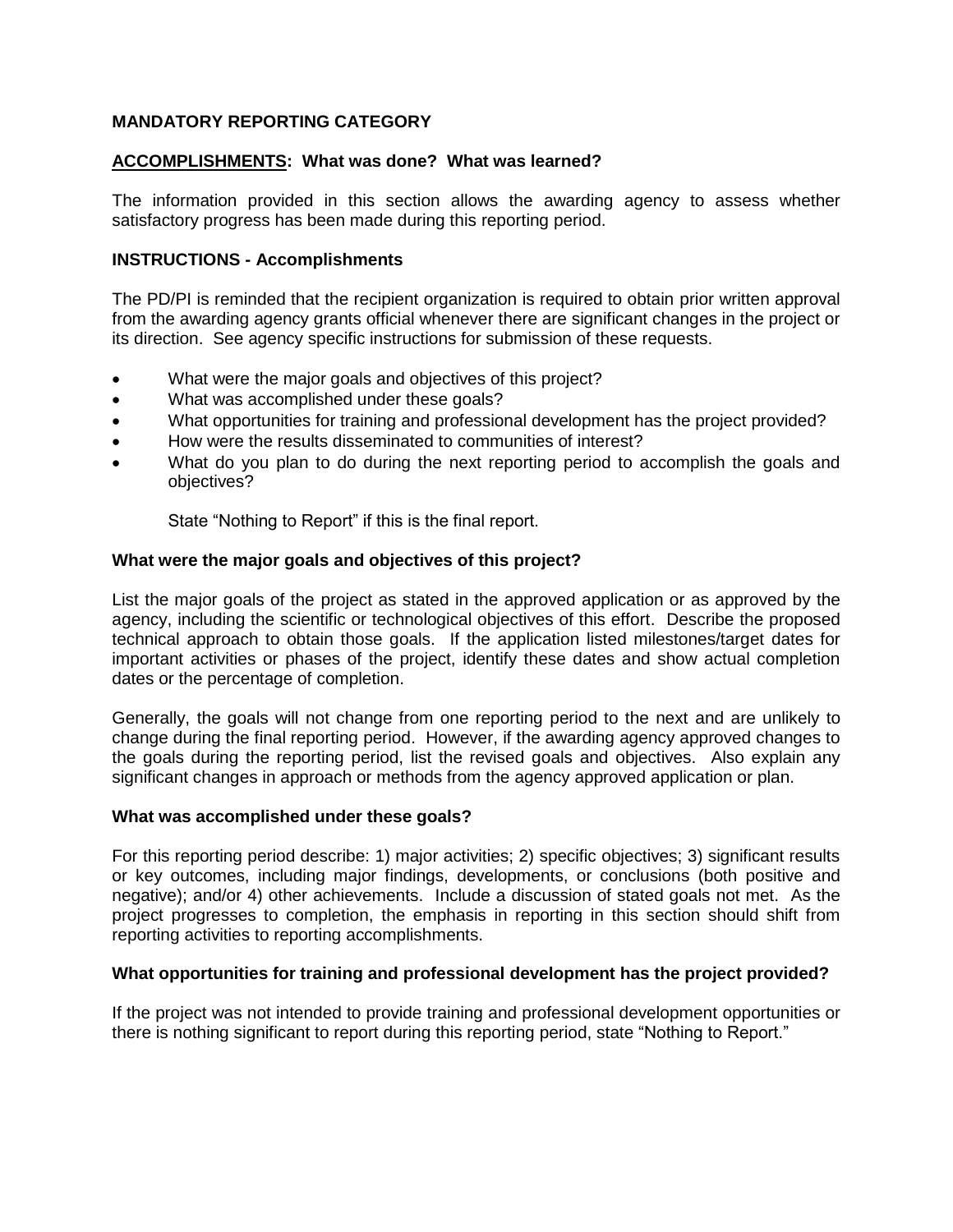Describe opportunities provided for training and professional development to anyone who worked on the project or anyone who was involved in the activities supported by the project for this reporting period. "Training" activities are those in which individuals with advanced professional skills and experience assist others in attaining greater proficiency. Training activities may include, for example, courses or one-on-one work with a mentor. "Professional development" activities result in increased knowledge or skill in one's area of expertise and may include workshops, conferences, seminars, study groups, and individual study. Include participation in conferences, workshops, and seminars not listed under major activities.

## **How were the results disseminated to communities of interest?**

If there is nothing significant to report during this reporting period, state "Nothing to Report."

Describe how the results were disseminated to communities of interest for this reporting period. Include any outreach activities that were undertaken to reach members of communities who are not usually aware of these project activities, for the purpose of enhancing public understanding and increasing interest in learning and careers in science, technology, and the humanities.

## **What do you plan to do during the next reporting period to accomplish the goals and objectives?**

If there are no changes to the agency-approved application or plan for this project or if this is the final report, state "Nothing to Report."

Describe briefly what you plan to do during the next reporting period to accomplish the goals and objectives.

## **OPTIONAL CATEGORIES**

## **PRODUCTS: What has the project produced?**

Agencies evaluate what the products demonstrate about the excellence and significance of the project and the efficacy with which the results are being communicated to colleagues, potential users, and the public, not the number of publications.

Many projects (though not all) develop significant products other than publications. Agencies assess and report both publications and other products to Congress, communities of interest, and the public.

## **INSTRUCTIONS - Products**

List any products resulting from the project during this reporting period. Examples of products include:

- publications, conference papers, and presentations;
- website(s) or other Internet site(s);
- **•** technologies or techniques;
- inventions, patent applications, and/or licenses; and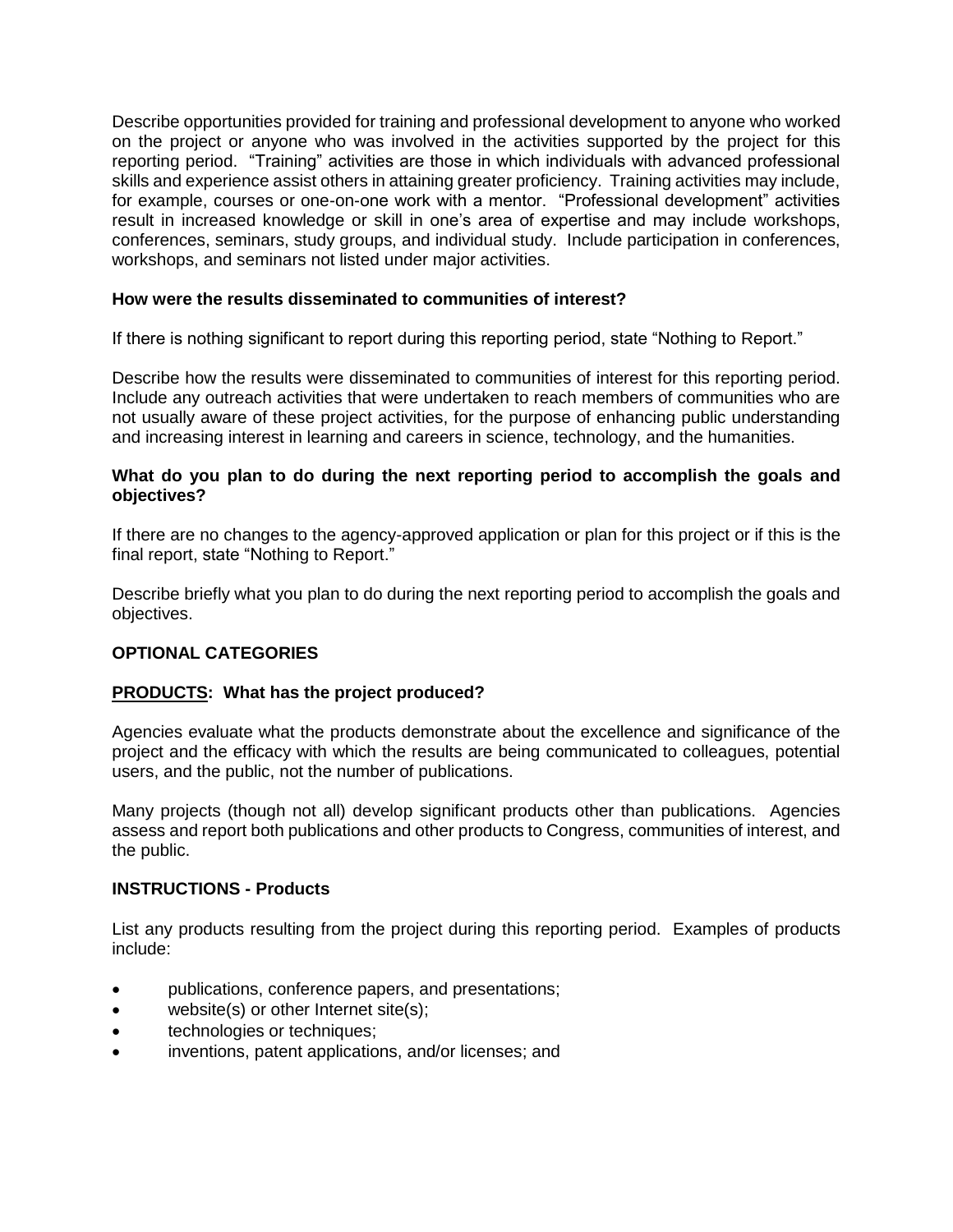other products, such as data or databases, physical collections, audio or video products, software, models, educational aids or curricula, instruments or equipment, research material, interventions (e.g., clinical or educational), or new business creation.

If there is nothing to report under a particular item, state "Nothing to Report."

### **Publications, conference papers, and presentations**

Report the major publication(s) resulting from the work under this award. There is no restriction on the number. However, agencies are interested in only those publications that most reflect the work under this award in the following categories:

 **Journal publications.** List peer-reviewed articles or papers appearing in scientific, technical, or professional journals. Include any peer-reviewed publication in the periodically published proceedings of a scientific society, a conference, or the like. A publication in the proceedings of a one-time conference, not part of a series, should be reported under "Books or other non-periodical, one-time publications."

Identify for each publication: Author(s); title; journal; volume: year; page numbers; status of publication (published; accepted, awaiting publication; submitted, under review; other); acknowledgement of federal support from this project (yes/no).

 **Books or other non-periodical, one-time publications.** Report any book, monograph, dissertation, abstract, or the like published as or in a separate publication, rather than a periodical or series. Include any significant publication in the proceedings of a one-time conference or in the report of a one-time study, commission, or the like.

Identify for each one-time publication: author(s); title; editor; title of collection, if applicable; bibliographic information; year; type of publication (e.g., book, thesis or dissertation); status of publication (published; accepted, awaiting publication; submitted, under review; other); acknowledgement of federal support from this project (yes/no).

 **Other publications, conference papers and presentations**. Identify any other publications, conference papers and/or presentations not reported above. Specify the status of the publication as noted above.

## **Website(s) or other Internet site(s)**

List the URL for any Internet site(s) that disseminates the results of the research activities. A short description of each site should be provided. It is not necessary to include the publications already specified above in this section.

#### **Technologies or techniques**

Identify technologies or techniques that resulted from the research activities. Describe the technologies or techniques that were shared.

#### **Inventions, patent applications, and/or licenses**

Identify inventions, patent applications with date, and/or licenses that have resulted from the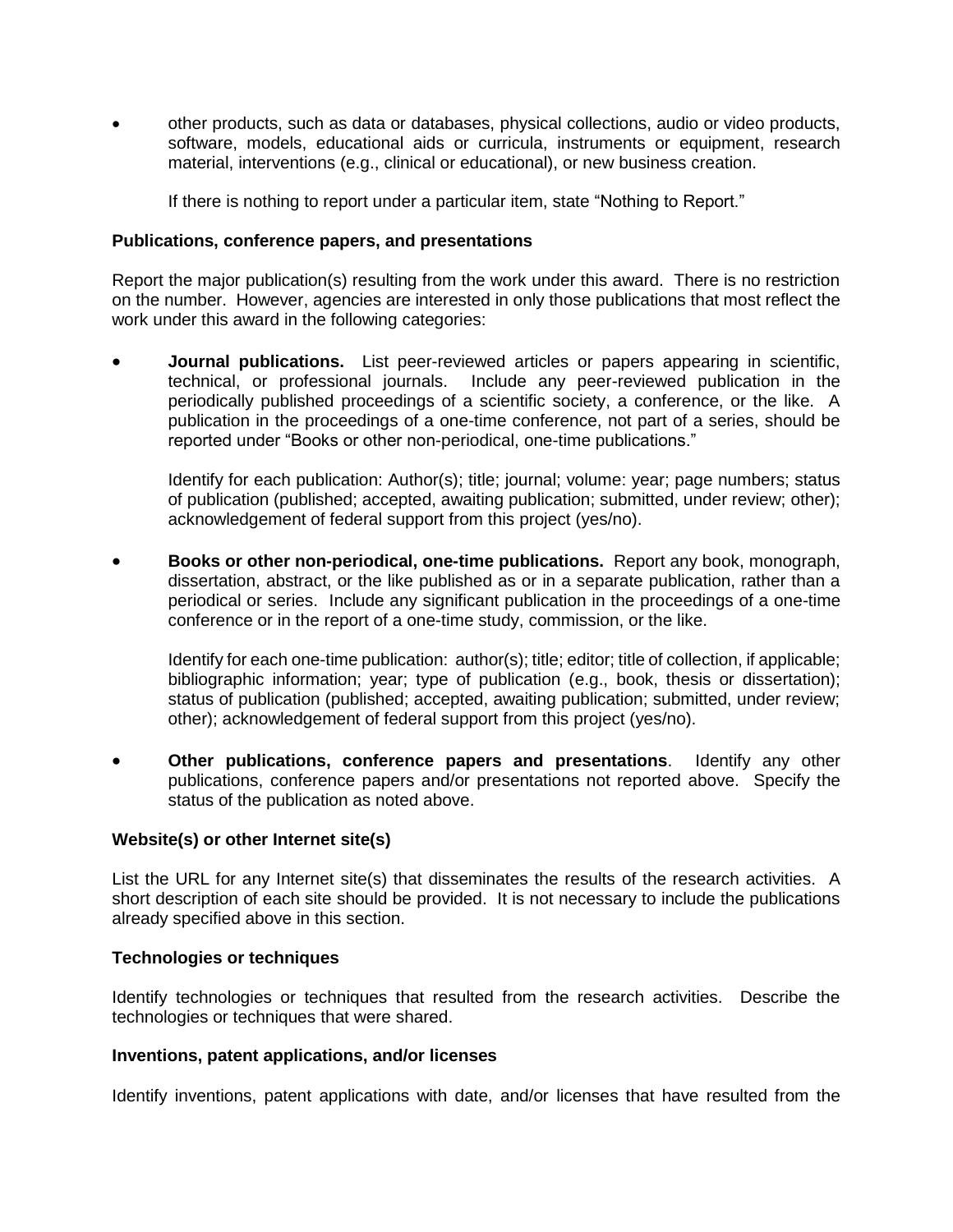research. Submission of this information as part of an interim or final research performance progress report is not a substitute for any other invention reporting required under the terms and conditions of an award.

## **Other products**

Identify any other significant products that were developed under this project. Describe the product and how it was shared. Examples of other products are:

- data or databases;
- **physical collections;**
- audio or video products;
- software;
- models;
- educational aids or curricula;
- instruments or equipment;
- research material (e.g., Germplasm, cell lines, DNA probes, animal models);
- interventions (e.g., clinical, educational);
- new business creation; and
- other.

## **PARTICIPANTS & OTHER COLLABORATING ORGANIZATIONS: Who has been involved?**

Agencies need to know who worked on the project to gauge and report performance in promoting partnerships and collaborations.

## **INSTRUCTIONS - Participants & Other Collaborating Organizations**

Provide the following information on participants & other collaborating organizations during this reporting period:

- What individuals have worked on this project?
- Has there been a change in the active other support of the PD/PI(s) or senior/key personnel since the last reporting period?
- What other organizations have been involved as partners?
- Have other collaborators or contacts been involved?

#### **What individuals have worked on this project?**

Provide the following information for: (1) PDs/PIs; and (2) each person who worked, and was funded by the project, during this reporting period. Please note that such reporting does not constitute a formal institutional report of effort on the project, but rather is used by agency program staff to evaluate the progress of the project during a given reporting period.

 Provide the name and identify the role the person played in this project. Indicate the total number of months (including partial months) (Calendar, Academic, Summer) that the individual worked on this project. Using the project roles identified below, select the most senior role in which the person worked on the project for any significant length of time. For example, if an undergraduate student graduated, entered graduate school, and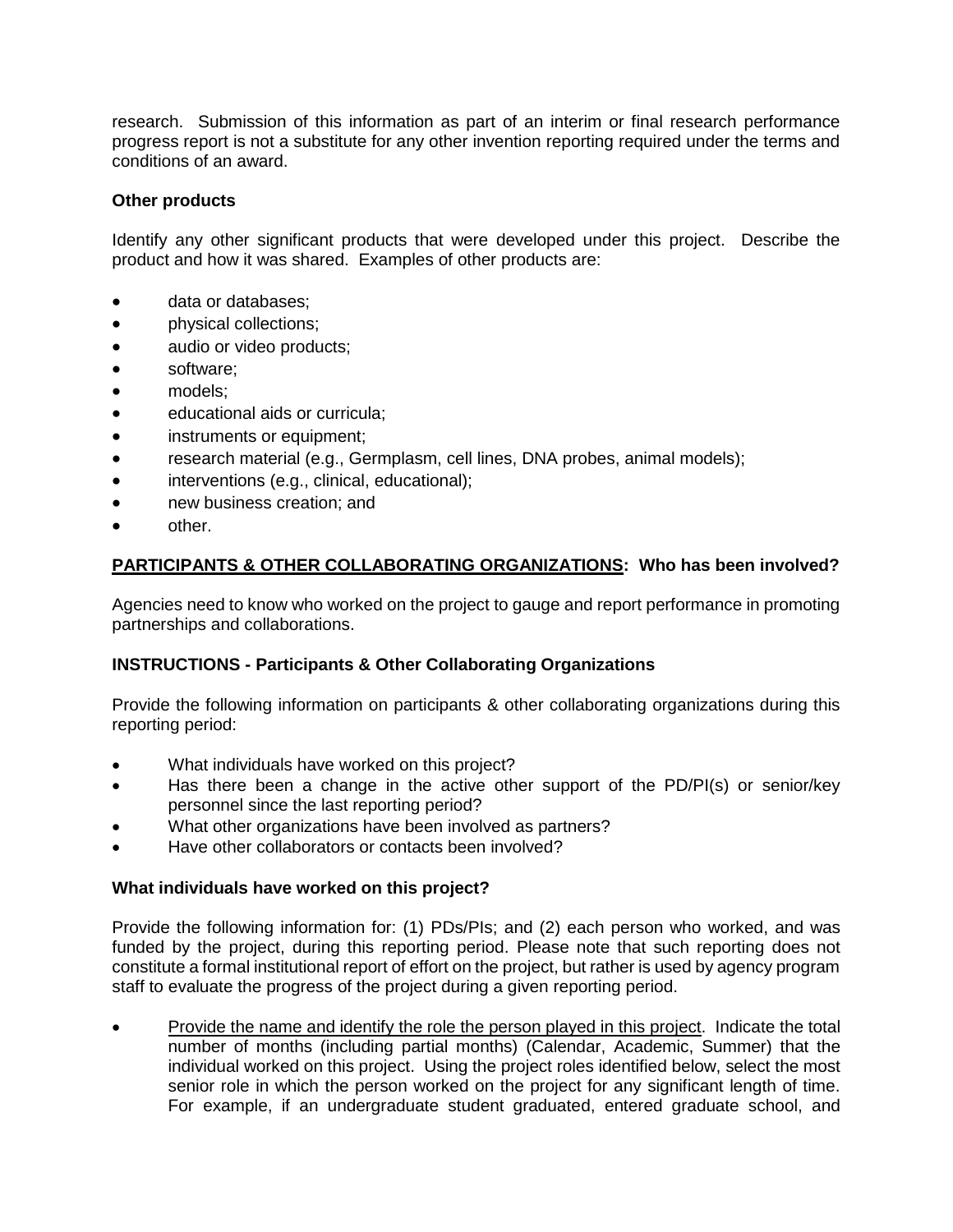continued to work on the project, show that person as a graduate student, preferably explaining the change in involvement.

Project Roles:

PD/PI Co PD/PI **Faculty** Community College Faculty Technical School Faculty K-12 Teacher Postdoctoral (scholar, fellow or other postdoctoral position) Other Professional **Technician** Staff Scientist (doctoral level) **Statistician** Graduate Student (research assistant) Non-Student Research Assistant Undergraduate Student Technical School Student High School Student **Consultant** Research Experience for Undergraduates (REU) Participant Other (specify)

Describe briefly how this person contributed to this project. If information is unchanged from a previous progress report, provide the name only and indicate "no change."

Identify the person's state, U.S. territory, and/or country of residence. State whether this person has collaborated internationally.

- If the participant was U.S.-based, state whether this person collaborated internationally with an individual located in a foreign country, and specify whether the person traveled to the foreign country as part of that collaboration, and, if so, what the duration of stay was. The foreign country(ies) should be identified.
- If the participant was not U.S.-based, state whether this person traveled to the U.S. or another country as part of a collaboration, and, if so, what the duration of stay was. The destination country should be identified.

#### *Example*:

Name: Name: Name: Name: Name: Name: Name: Name: Name: Name: Name: Name: Name: Name: Name: Name: Name: Name: Name: Name: Name: Name: Name: Name: Name: Name: Name: Name: Name: Name: Name: Name: Name: Name: Name: Name: Name: Total Number of Months: 5.5 Project Role: Calculate Student Controllering Controllering Controllering Controllering Controllering Controllering Controllering Controllering Controllering Controllering Controllering Controllering Controllering Controll Researcher Identifier: 1234567

Contribution to Project: Ms. Smith has performed work in the area of combined error-control and constrained coding.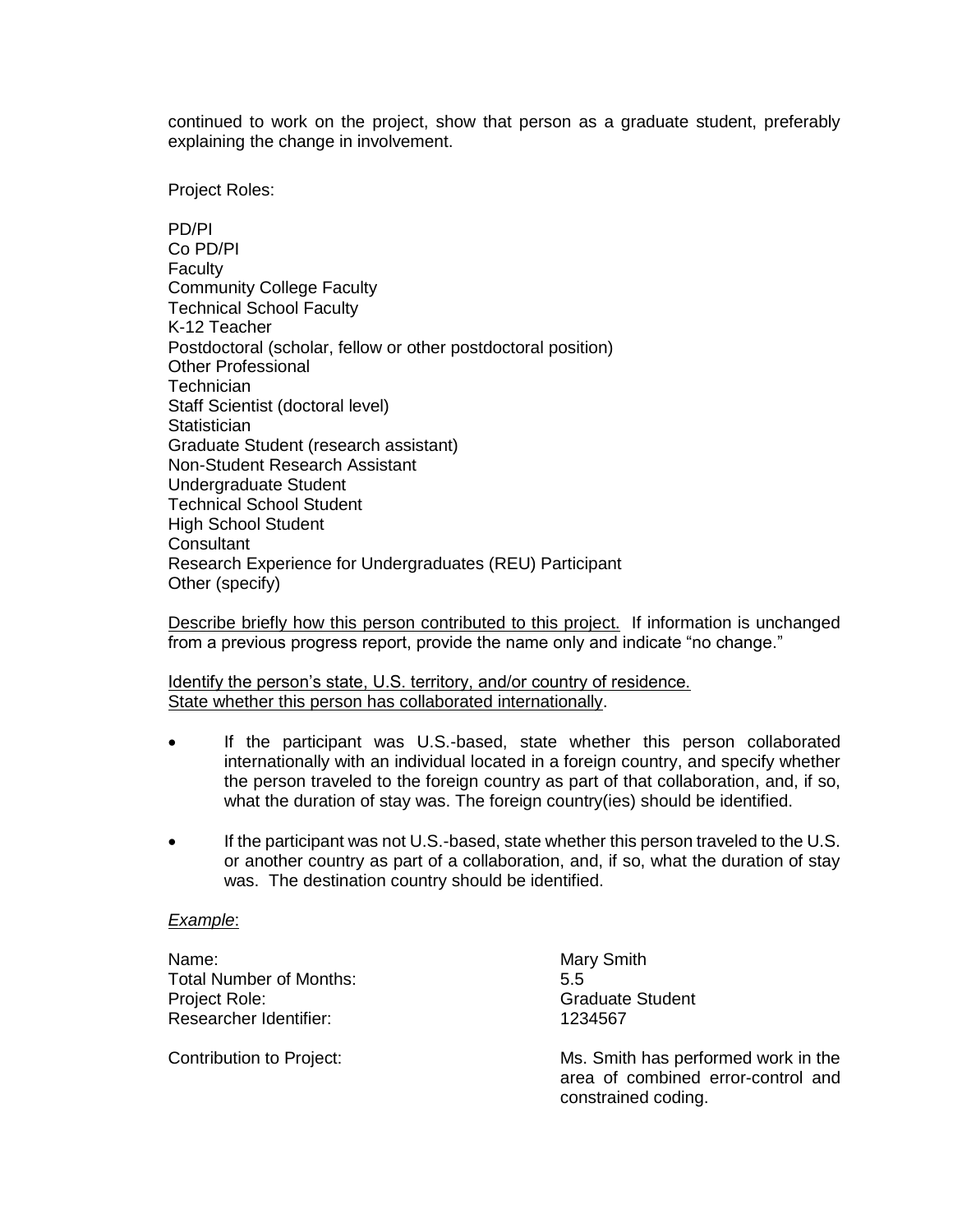| State, U.S. territory, and/or country of residence: Michigan, U.S.A. |          |
|----------------------------------------------------------------------|----------|
| Collaborated with individual                                         |          |
| in foreign country:                                                  | Yes      |
| Country(ies) of foreign collaborator:                                | China    |
| Travelled to foreign country:                                        | Yes      |
| If traveled to foreign country(ies),                                 |          |
| duration of stay:                                                    | 5 months |

## **Has there been a change in the active other support of the PD/PI(s) or senior/key personnel since the last reporting period?**

If there is nothing significant to report during this reporting period or no change from the previous reporting period, state "Nothing to Report."

Describe active other support for the PD/PI(s) or senior/key personnel whose support has changed and what the change has been (e.g., a previously active grant that has closed, a previously pending grant that is now active). Active other support includes all financial resources, whether Federal, non-Federal, commercial or organizational, available in direct support of an individual's research endeavors, including, but not limited to, research grants, cooperative agreements, contracts, or organizational awards, (e.g., Federal, State, local or foreign government agencies, public or private foundations, industrial or other commercial organizations). Annotate this information so it is clear what has changed from the previous submission. Other support does not include prizes or gifts.

Submission of active other support information is not necessary for pending changes or for changes in the level of effort for active support reported previously. The awarding agency may require prior written approval if a change in active other support significantly impacts the effort on this award.

## **What other organizations have been involved as partners?**

If there is nothing significant to report during this reporting period, state "Nothing to Report."

Describe partner organizations – academic institutions, other nonprofits, industrial or commercial firms, state or local governments, schools or school systems, or other organizations (foreign or domestic) – that were involved with the project. Partner organizations may have provided financial or in-kind support, supplied facilities or equipment, collaborated in the project, exchanged personnel, or otherwise contributed.

Provide the following information for each partnership:

#### Organization Name:

#### Location of Organization: (if foreign location list country)

Partner's contribution to the project (identify one or more)

- Financial support;
- In-kind support (e.g., partner makes software, computers, equipment, etc., available to project staff);
- Facilities (e.g., project staff use the partner's facilities for project activities);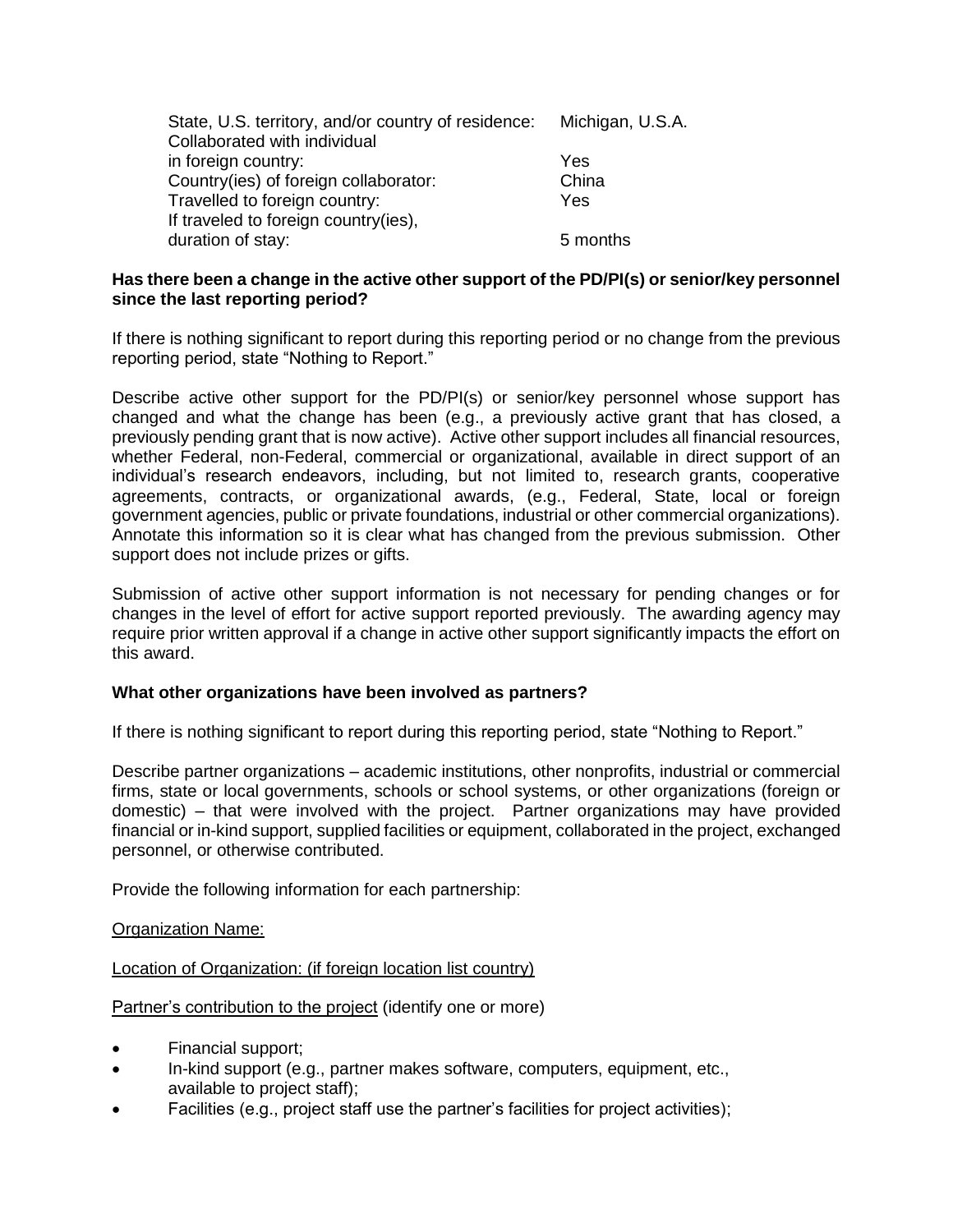- Collaboration (e.g., partner's staff work with project staff on the project);
- Personnel exchanges (e.g., project staff and/or partner's staff use each other's facilities, work at each other's site) and
- Other.

More detail on partner and contribution (foreign or domestic).

## **Have other collaborators or contacts been involved?**

If there is nothing significant to report during this reporting period, state "Nothing to Report."

Some significant collaborators or contacts within your organization may not be covered by "What people worked on the project?" Likewise, some significant collaborators or contacts outside your organization may not be covered under "What other organizations were involved as partners?" For example, describe any significant:

- collaborations with others within your organization, especially interdepartmental or interdisciplinary collaborations;
- collaborations or contact with others outside your organization; and
- collaborations or contacts with others outside the U.S. or with an international organization.

Identify the state(s), U.S. territory(ies), or country(ies) of collaborators or contacts.

It is likely that many PDs/PIs will have no other collaborators or contacts to report.

## **IMPACT: What was the impact of the project? How has it contributed?**

Over the years, the base of knowledge, techniques, people, and infrastructure created from research and research-related programs is drawn upon again and again for application to commercial technology and the economy, to health and safety, to cost-efficient environmental protection, to the solution of social problems, to numerous other aspects of the public welfare, and to other fields of endeavor.

The taxpaying public and its representatives deserve a periodic assessment to show them how the investments they make benefit the nation. Through this reporting format, and especially this section, recipients support that assessment.

Agencies use this information to assess how their research and research-related programs:

- increase the body of knowledge and techniques;
- enlarge the pool of people trained to develop knowledge and techniques or put it to use; and
- improve the physical, institutional, and information resources that enable those people to get their training and perform their functions.

## **INSTRUCTIONS - Impact**

This component is used to describe ways in which the work, findings, and specific products of the project have had an impact during this reporting period. Describe distinctive contributions, major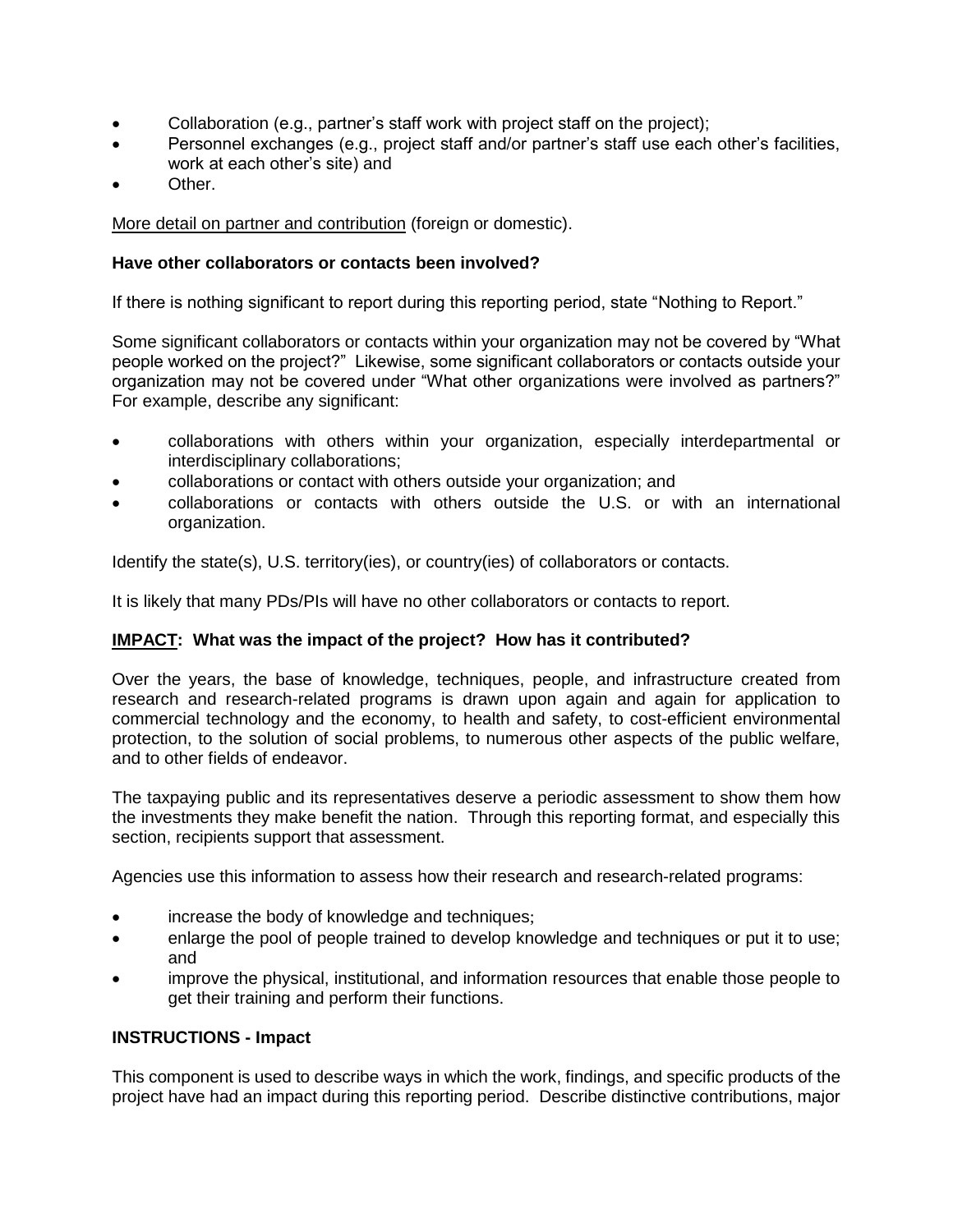accomplishments, innovations, successes, or any change in practice or behavior that has come about as a result of the project relative to:

- the development of the principal discipline(s) of the project;
- other disciplines;
- the development of human resources;
- **•** teaching and educational experiences;
- physical, institutional, and information resources that form infrastructure;
- technology transfer (include transfer of results to entities in government or industry, adoption of new practices, or instances where research has led to the initiation of a startup company)
- society beyond science and technology; or
- foreign countries.

#### **What was the impact on the development of the principal discipline(s) of the project?**

If there is nothing significant to report during this reporting period, state "Nothing to Report."

Describe how findings, results, techniques that were developed or extended, or other products from the project made an impact or are likely to make an impact on the base of knowledge, theory, and research in the principal disciplinary field(s) of the project. Summarize using language that a lay audience can understand (e.g., *Scientific American* style).

How the field or discipline is defined is not as important as covering the impact the work has had on knowledge and technique. Make the best distinction possible, for example, by using a "field" or "discipline", if appropriate, that corresponds with a single academic department (i.e., physics rather than nuclear physics).

#### **What was the impact on other disciplines?**

If there is nothing significant to report during this reporting period, state "Nothing to Report."

Describe how the findings, results, or techniques that were developed or improved, or other products from the project made an impact or are likely to make an impact on other disciplines.

#### **What was the impact on the development of human resources?**

If there is nothing significant to report during this reporting period, state "Nothing to Report."

Describe how the project made an impact or is likely to make an impact on human resource development in science, engineering, and technology. For example, how has the project:

- provided opportunities for research and teaching in the relevant fields;
- improved the performance, skills, or attitudes of members of underrepresented groups that will improve their access to or retention in research, teaching, or other related professions;
- provided scholarships; or
- provided exposure to science and technology for practitioners, teachers, young people, or other members of the public?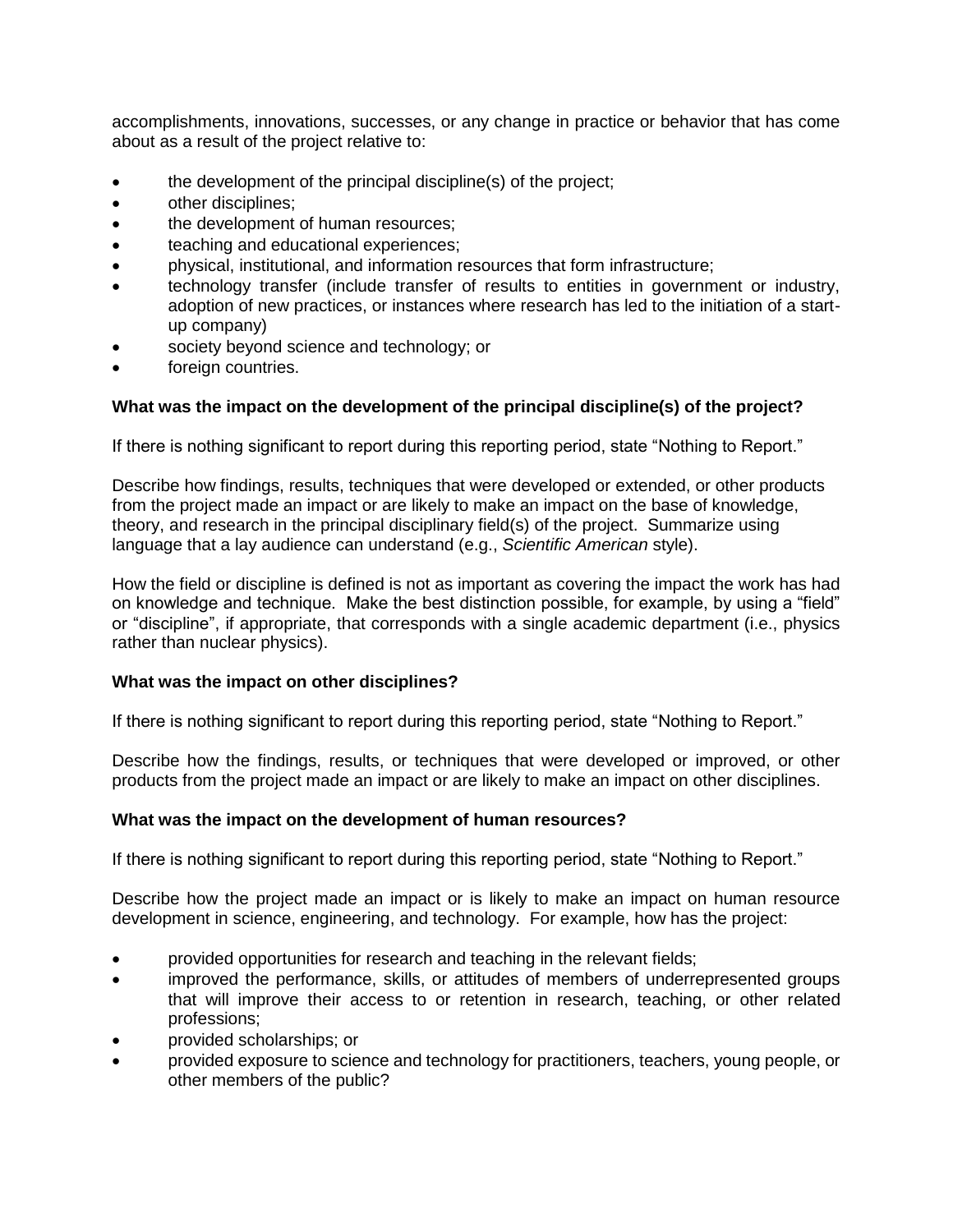## **What was the impact on teaching and educational experiences?**

If there is nothing significant to report during this reporting period, state "Nothing to Report."

Describe how the project made an impact or is likely to make an impact on teaching and educational experiences. For example, has the project:

- developed and disseminated new educational materials;
- led to ideas for new approaches to course design or pedagogical methods; or
- developed online resources that will be useful for teachers and students and other school staff?

## **What was the impact on physical, institutional, and information resources that form infrastructure?**

If there is nothing significant to report during this reporting period, state "Nothing to Report."

Describe ways, if any, in which the project made an impact, or is likely to make an impact, on physical, institutional, and information resources that form infrastructure, including:

- physical resources such as facilities, laboratories, or instruments;
- institutional resources (such as establishment or sustenance of societies or organizations); or
- information resources, electronic means for accessing such resources or for scientific communication, or the like.

## **What was the impact on technology transfer?**

If there is nothing significant to report during this reporting period, state "Nothing to Report."

Describe ways in which the project made an impact, or is likely to make an impact, on commercial technology or public use, including:

- transfer of results to entities in government or industry;
- instances where the research has led to the initiation of a start-up company; or
- adoption of new practices.

## **What was the impact on society beyond science and technology?**

If there is nothing significant to report during this reporting period, state "Nothing to Report."

Describe how results from the project made an impact, or are likely to make an impact, beyond the bounds of science, engineering, and the academic world on areas such as:

- improving public knowledge, attitudes, skills, and abilities;
- changing behavior, practices, decision making, policies (including regulatory policies), or social actions; or
- improving social, economic, civic, or environmental conditions.

## **What percentage of the award's budget was spent in foreign country(ies)?**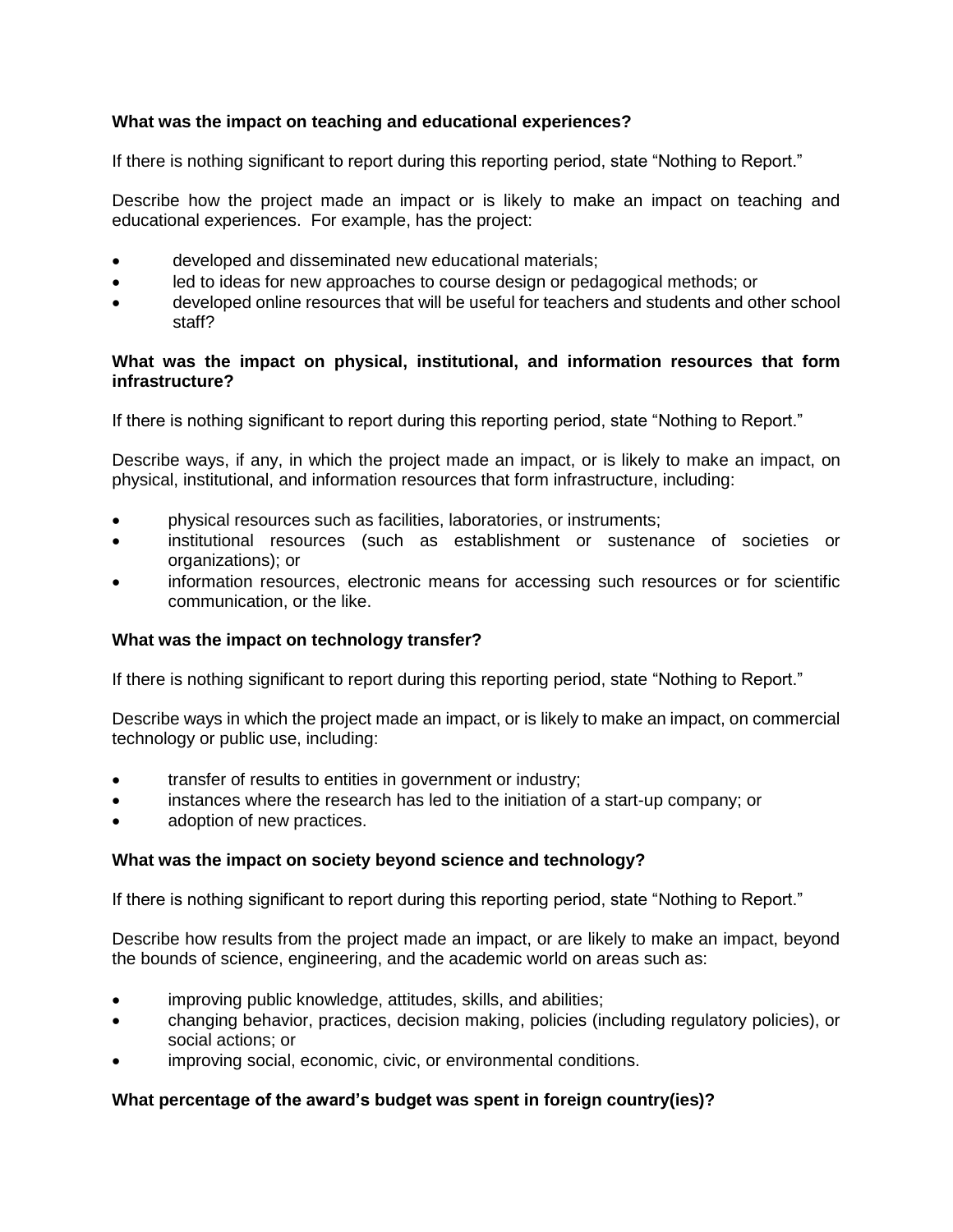Describe what percentage of the award's budget was spent in foreign country(ies) for this reporting period. If more than one foreign country was involved, identify the distribution of funding between the foreign countries.

U.S.-based recipients should provide the percentage of the budget spent in the foreign country(ies) and/or, if applicable, the percentage of the budget obligated to foreign entities as firsttier subawards.

Recipients that are not U.S.-based should provide the percentage of the direct award received, excluding all first-tier subawards to U.S. entities. If applicable, provide separately the percentage of the budget obligated to non-U.S. entities as first-tier subawards.

### **CHANGES/PROBLEMS**

The PD/PI is reminded that the recipient organization is required to obtain prior written approval from the awarding agency grants official whenever there are significant changes in the project or its direction. See agency specific instructions for submission of these requests. If not previously reported in writing, provide the following additional information, if applicable:

- Changes in approach and reasons for change.
- Actual or anticipated problems or delays and actions or plans to resolve them.
- Changes that had a significant impact on expenditures.
- Significant changes in use or care of human subjects, vertebrate animals, biohazards, and/or select agents.
- Change of primary performance site location from that originally proposed.

#### **INSTRUCTIONS - Changes/Problems**

If not previously reported in writing to the agency through other mechanisms, provide the following additional information or state, "Nothing to Report," if applicable:

#### **Changes in approach and reasons for change**

Describe any changes in approach during the reporting period and reasons for these changes. Remember that significant changes in objectives and scope require prior approval of the agency.

#### **Actual or anticipated problems or delays and actions or plans to resolve them**

Describe problems or delays encountered during the reporting period and actions or plans to resolve them.

#### **Changes that had a significant impact on expenditures**

Describe changes during the reporting period that may have had a significant impact on expenditures, for example, delays in hiring staff or favorable developments that enable meeting objectives at less cost than anticipated.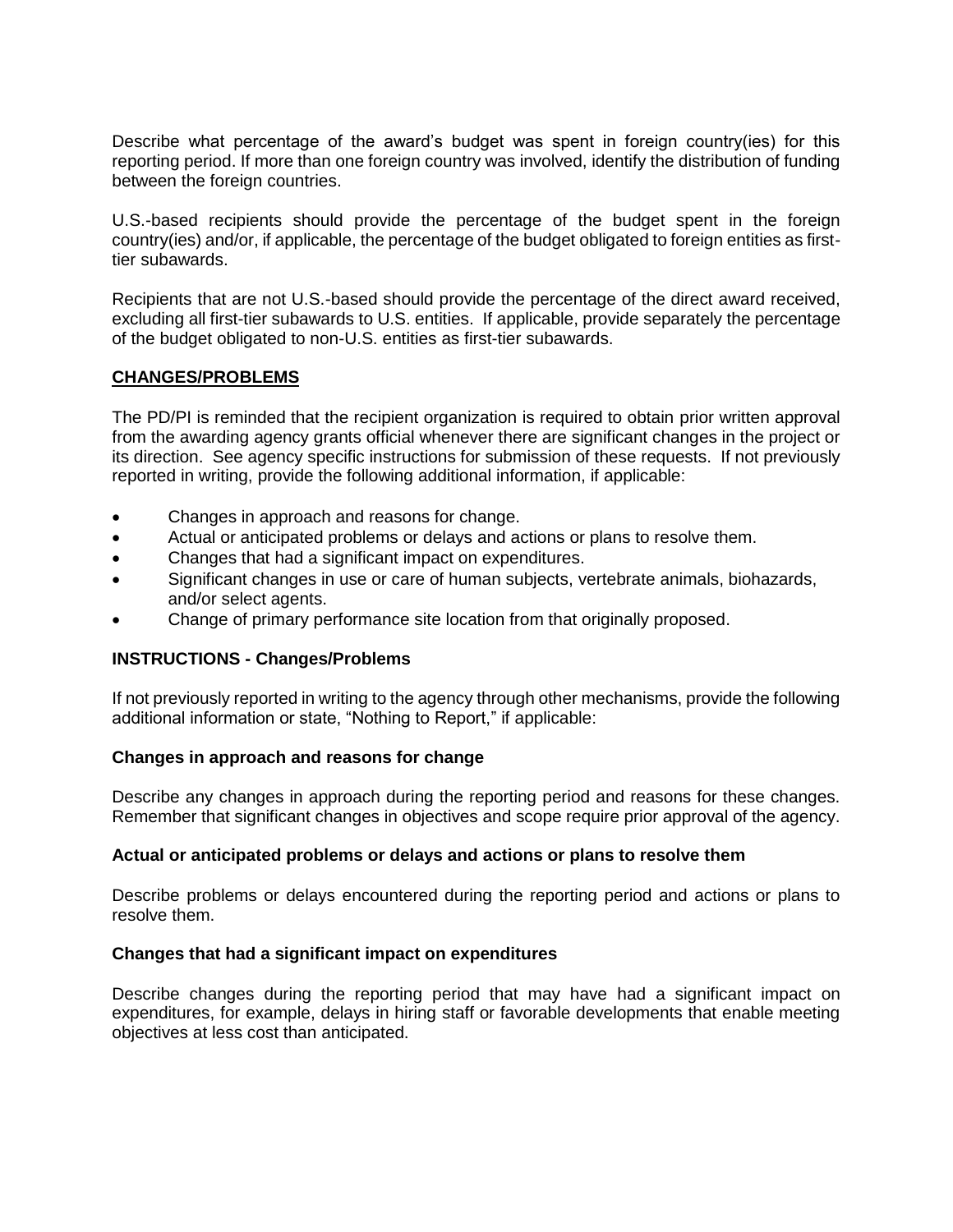### **Significant changes in use or care of human subjects, vertebrate animals, biohazards, and/or select agents**

Describe significant deviations, unexpected outcomes, or changes in approved protocols for the use or care of human subjects, vertebrate animals, biohazards, and/or select agents during the reporting period. If required, were these changes approved by the applicable institution committee (or equivalent) and reported to the agency? Also specify the applicable Institutional Review Board/Institutional Animal Care and Use Committee approval dates.

## **Change of primary performance site location from that originally proposed**

Identify any change to the primary performance site location identified in the proposal, as originally submitted.

### **SPECIAL REPORTING REQUIREMENTS**

Respond to any special reporting requirements specified in the award terms and conditions, as well as any award specific reporting requirements.

### **BUDGETARY INFORMATION**

This component will be used to collect budgetary data from the recipient organization. The information will be used in conducting periodic administrative/budgetary reviews. One of the following budgetary formats, as identified by the agency, will be used to submit this information.

\*Please note that these budgetary forms are identical to those included in the SF 424 R&R forms family, as implemented by Grants.gov. As these forms are updated in Grants.gov, these budget forms will change accordingly.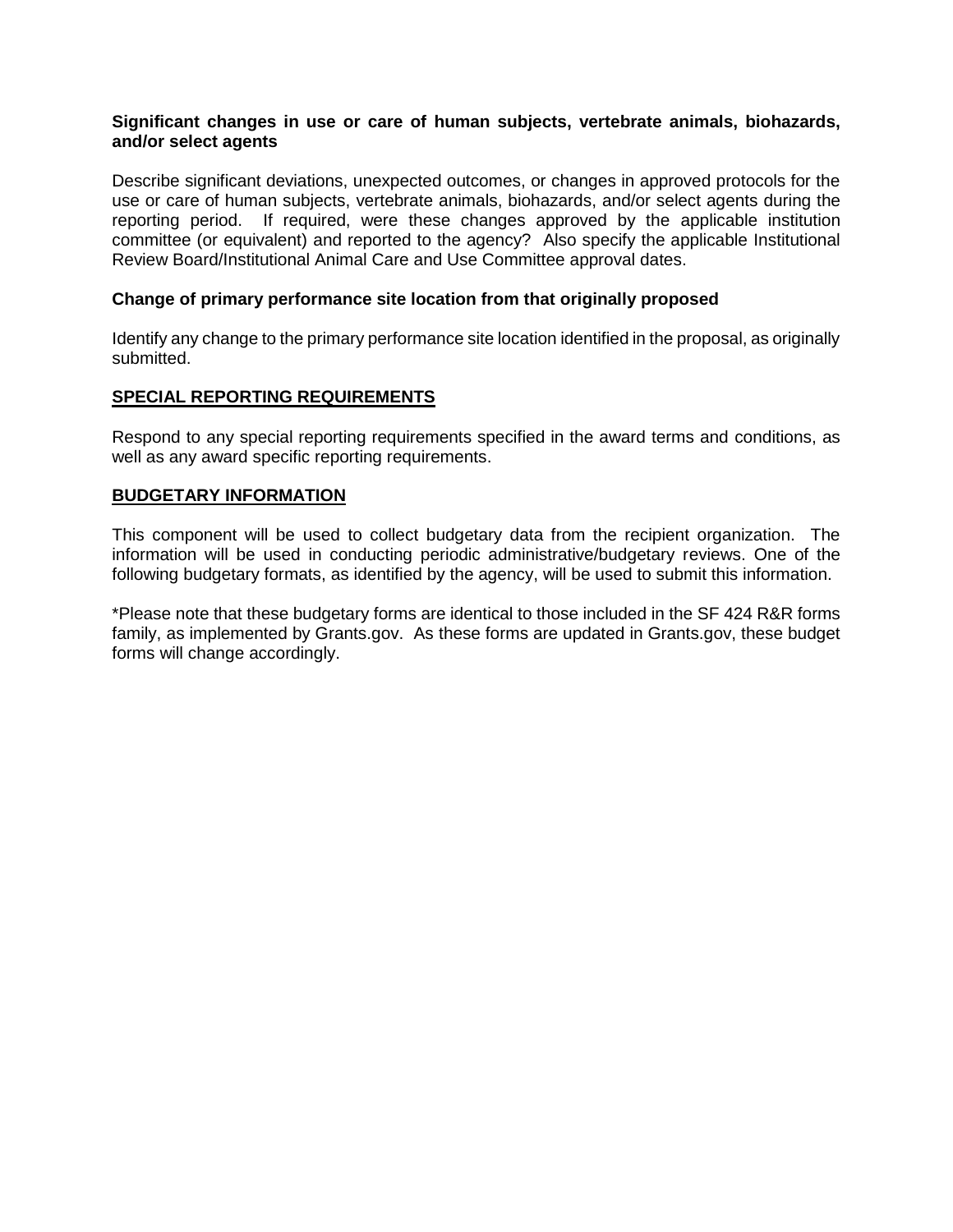# **Research & Related Budget**

|                           |                                       |               |                     |                             | RESEARCH & RELATED BUDGET - Budget Period 1 |                         |                        |                 |                    |                                 | <b>Delete Period</b>                          | OMB Number: 4040-0001<br>Expiration Date: 6/30/2016 |
|---------------------------|---------------------------------------|---------------|---------------------|-----------------------------|---------------------------------------------|-------------------------|------------------------|-----------------|--------------------|---------------------------------|-----------------------------------------------|-----------------------------------------------------|
|                           | <b>ORGANIZATIONAL DUNS:</b>           |               |                     | Enter name of Organization: |                                             |                         |                        |                 |                    |                                 |                                               |                                                     |
| <b>Budget Type:</b>       | <b>Project</b>                        |               | Subaward/Consortium |                             |                                             | <b>Budget Period: 1</b> |                        |                 | <b>Start Date:</b> |                                 | <b>End Date:</b>                              |                                                     |
| A. Senior/Key Person      |                                       |               |                     |                             |                                             |                         |                        |                 |                    |                                 |                                               |                                                     |
|                           |                                       |               |                     |                             |                                             |                         |                        | <b>Months</b>   |                    | <b>Requested</b>                | Fringe                                        | <b>Funds</b>                                        |
| Prefix                    | First                                 | <b>Middle</b> | Last                | <b>Suffix</b>               |                                             | Base Salary (\$)        |                        | Cal. Acad. Sum. |                    | Salary (\$)                     | Benefits (\$)                                 | Requested (\$)                                      |
| $\times$                  | $\overline{\phantom{0}}$              |               |                     |                             | न                                           |                         |                        |                 |                    |                                 |                                               |                                                     |
| Project Role: PD/PI       |                                       |               |                     |                             |                                             |                         |                        |                 |                    |                                 |                                               |                                                     |
|                           | Add Additional Key Person             |               |                     |                             |                                             |                         |                        |                 |                    |                                 |                                               |                                                     |
|                           |                                       |               |                     |                             |                                             |                         |                        |                 |                    |                                 | <b>Total Funds requested for all Senior</b>   |                                                     |
|                           | <b>Additional Senior Key Persons:</b> |               |                     |                             | <b>Add Attachment</b>                       | Delete Attachment       |                        |                 | View Attachment    |                                 | Key Persons in the attached file              |                                                     |
|                           |                                       |               |                     |                             |                                             |                         |                        |                 |                    |                                 | <b>Total Senior/Key Person</b>                |                                                     |
| <b>B. Other Personnel</b> |                                       |               |                     |                             |                                             |                         |                        |                 |                    |                                 |                                               |                                                     |
| Number of<br>Personnel    | <b>Project Role</b>                   |               |                     |                             |                                             | Cal.                    | <b>Months</b><br>Acad. | Sum.            |                    | <b>Requested</b><br>Salary (\$) | Fringe<br>Benefits (\$)                       | <b>Funds</b><br>Requested (\$)                      |
|                           | <b>Post Doctoral Associates</b>       |               |                     |                             |                                             |                         |                        |                 |                    |                                 |                                               |                                                     |
|                           | <b>Graduate Students</b>              |               |                     |                             |                                             |                         |                        |                 |                    |                                 |                                               |                                                     |
|                           |                                       |               |                     |                             |                                             |                         |                        |                 |                    |                                 |                                               |                                                     |
|                           | Undergraduate Students                |               |                     |                             |                                             |                         |                        |                 |                    |                                 |                                               |                                                     |
|                           | Secretarial/Clerical                  |               |                     |                             |                                             |                         |                        |                 |                    |                                 |                                               |                                                     |
|                           |                                       |               |                     |                             |                                             |                         |                        |                 |                    |                                 |                                               |                                                     |
|                           | Add Additional Other Personnel        |               |                     |                             |                                             |                         |                        |                 |                    |                                 |                                               |                                                     |
|                           | <b>Total Number Other Personnel</b>   |               |                     |                             |                                             |                         |                        |                 |                    |                                 | <b>Total Other Personnel</b>                  |                                                     |
|                           |                                       |               |                     |                             |                                             |                         |                        |                 |                    |                                 |                                               |                                                     |
|                           |                                       |               |                     |                             |                                             |                         |                        |                 |                    |                                 | Total Salary, Wages and Fringe Benefits (A+B) |                                                     |

| <b>C. Equipment Description</b>                                                          |                                      |
|------------------------------------------------------------------------------------------|--------------------------------------|
| List items and dollar amount for each item exceeding \$5,000                             |                                      |
| <b>Equipment item</b>                                                                    | <b>Funds Requested (\$)</b>          |
| $\mathsf{X}$                                                                             |                                      |
| <b>Add Additional Equipment</b>                                                          |                                      |
| <b>Add Attachment</b><br><b>Additional Equipment:</b>                                    | Delete Attachment<br>View Attachment |
| Total funds requested for all equipment listed in the attached file                      |                                      |
| <b>Total Equipment</b>                                                                   |                                      |
| D. Travel                                                                                | <b>Funds Requested (\$)</b>          |
| Domestic Travel Costs (Incl. Canada, Mexico and U.S. Possessions)                        |                                      |
| Foreign Travel Costs<br>2.                                                               |                                      |
| <b>Total Travel Cost</b>                                                                 |                                      |
| E. Participant/Trainee Support Costs                                                     | <b>Funds Requested (\$)</b>          |
| Tuition/Fees/Health Insurance                                                            |                                      |
| <b>Stipends</b><br>2.                                                                    |                                      |
| 3.<br>Travel                                                                             |                                      |
| Subsistence<br>4.                                                                        |                                      |
| Other<br>5.                                                                              |                                      |
| <b>Number of Participants/Trainees</b><br><b>Total Participant/Trainee Support Costs</b> |                                      |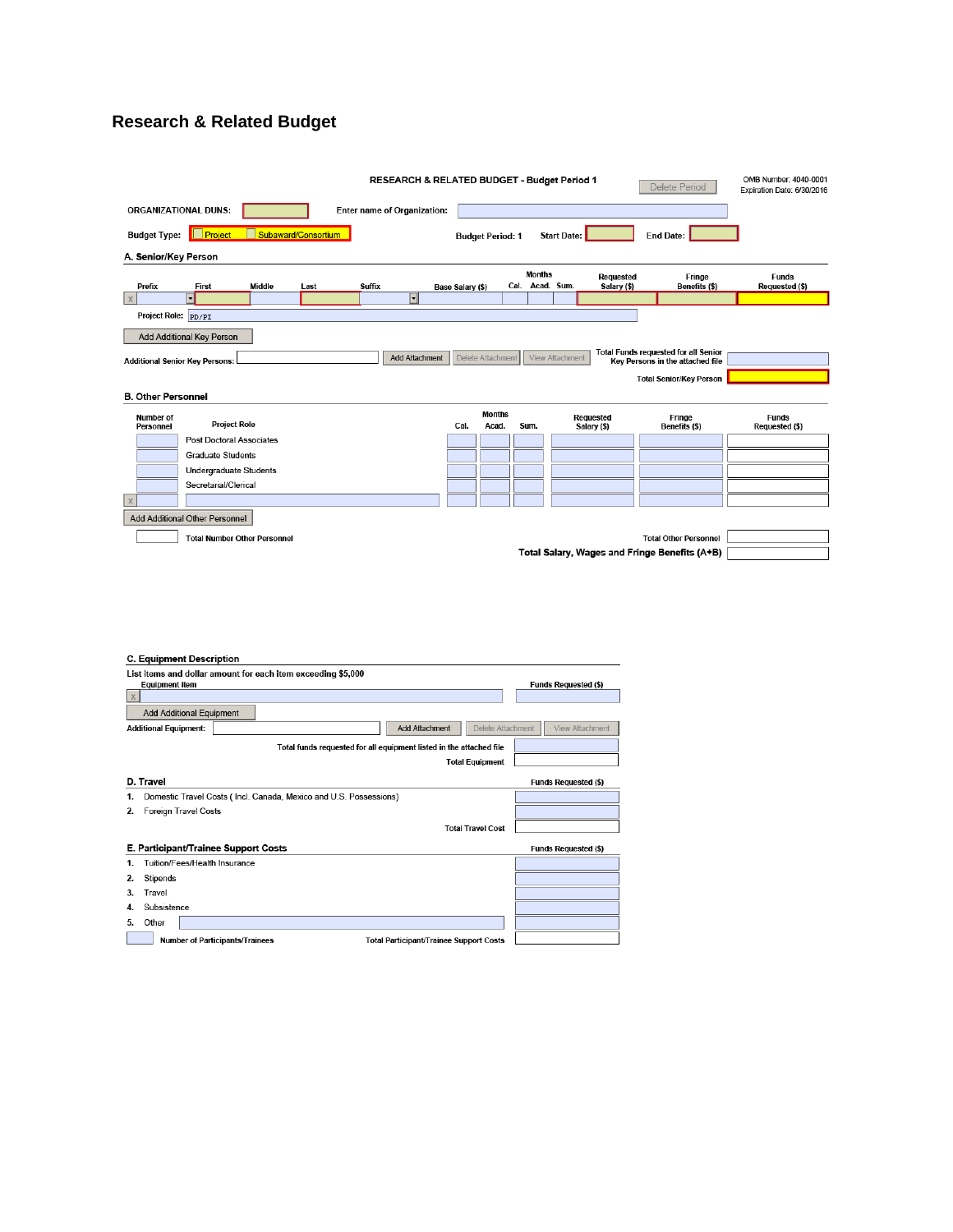| F. Other Direct Costs                                                       | <b>Funds Requested (\$)</b> |
|-----------------------------------------------------------------------------|-----------------------------|
| 1. Materials and Supplies                                                   |                             |
| 2. Publication Costs                                                        |                             |
| 3. Consultant Services                                                      |                             |
| 4. ADP/Computer Services                                                    |                             |
| Subawards/Consortium/Contractual Costs<br>5.                                |                             |
| Equipment or Facility Rental/User Fees<br>6.                                |                             |
| 7. Alterations and Renovations                                              |                             |
| 8.                                                                          |                             |
| 9.                                                                          |                             |
| 10.                                                                         |                             |
| <b>Total Other Direct Costs</b>                                             |                             |
|                                                                             |                             |
| G. Direct Costs<br>Total Direct Costs (A thru F)                            | <b>Funds Requested (\$)</b> |
|                                                                             |                             |
| <b>H. Indirect Costs</b>                                                    |                             |
| <b>Indirect Cost Type</b><br>Indirect Cost Rate (%) Indirect Cost Base (\$) | <b>Funds Requested (\$)</b> |
| X                                                                           |                             |
| <b>Add Additional Indirect Cost</b>                                         |                             |
| <b>Total Indirect Costs</b>                                                 |                             |
| <b>Cognizant Federal Agency</b>                                             |                             |
| (Agency Name, POC Name, and<br>POC Phone Number)                            |                             |
| I. Total Direct and Indirect Costs                                          |                             |
| Total Direct and Indirect Institutional Costs (G + H)                       | <b>Funds Requested (\$)</b> |
|                                                                             |                             |
| J. Fee                                                                      | <b>Funds Requested (\$)</b> |
|                                                                             |                             |
| K. Budget Justification                                                     |                             |
| <b>Add Attachment</b><br>Delete Attachment<br>(Only attach one file.)       | View Attachment             |
|                                                                             |                             |

Add Period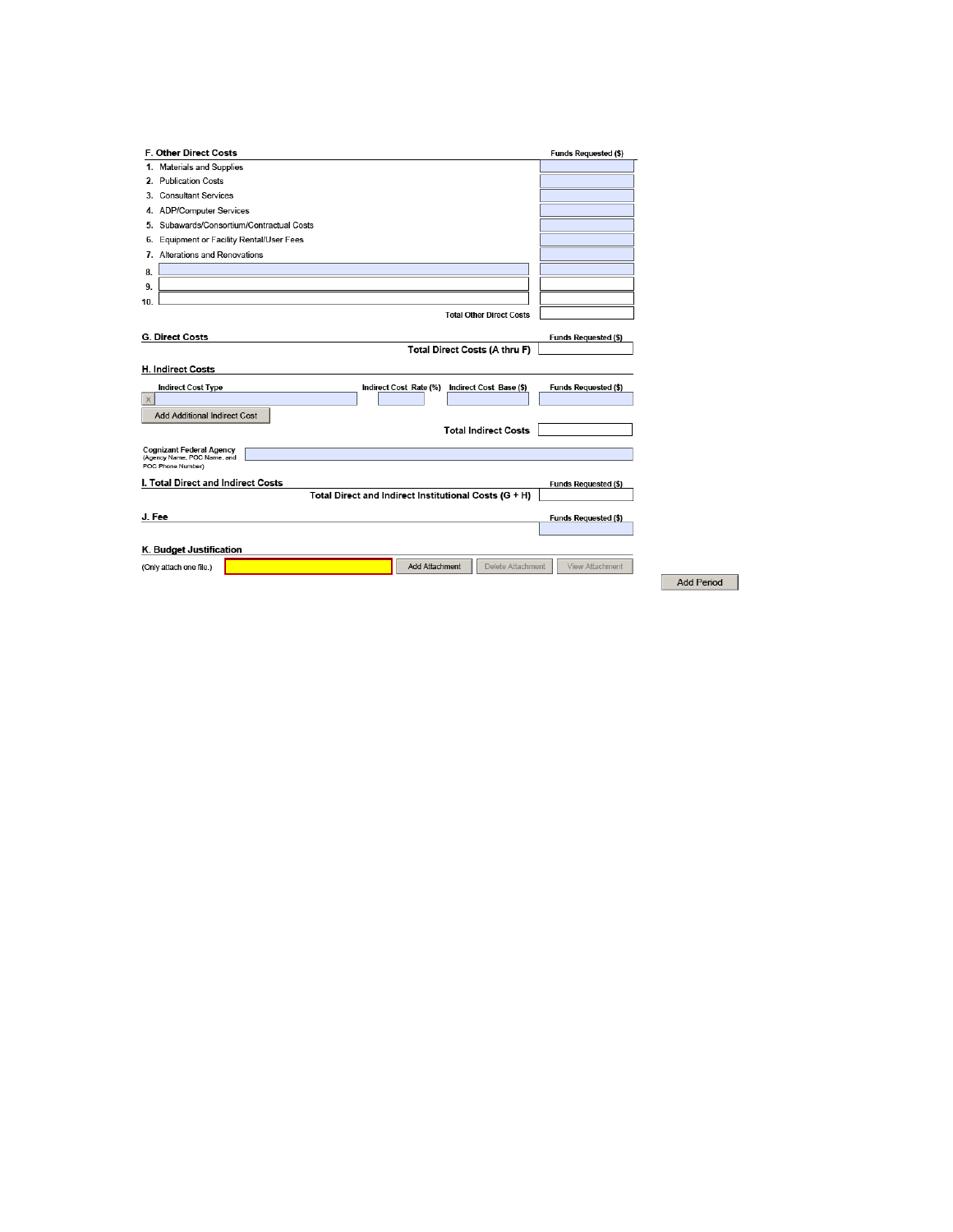#### RESEARCH & RELATED BUDGET - Cumulative Budget

|                                                    | Totals (\$) |
|----------------------------------------------------|-------------|
| Section A, Senior/Key Person                       |             |
| <b>Section B, Other Personnel</b>                  |             |
| <b>Total Number Other Personnel</b>                |             |
| Total Salary, Wages and Fringe Benefits (A+B)      |             |
| <b>Section C, Equipment</b>                        |             |
| <b>Section D. Travel</b>                           |             |
| 1. Domestic                                        |             |
| 2. Foreign                                         |             |
| Section E, Participant/Trainee Support Costs       |             |
| 1. Tuition/Fees/Health Insurance                   |             |
| 2. Stipends                                        |             |
| 3. Travel                                          |             |
| 4. Subsistence                                     |             |
| 5. Other                                           |             |
| 6. Number of Participants/Trainees                 |             |
| <b>Section F, Other Direct Costs</b>               |             |
| 1. Materials and Supplies                          |             |
| 2. Publication Costs                               |             |
| 3. Consultant Services                             |             |
| 4. ADP/Computer Services                           |             |
| 5. Subawards/Consortium/Contractual Costs          |             |
| 6. Equipment or Facility Rental/User Fees          |             |
| 7. Alterations and Renovations                     |             |
| 8. Other 1                                         |             |
| 9. Other 2                                         |             |
| <b>10. Other 3</b>                                 |             |
| Section G, Direct Costs (A thru F)                 |             |
| <b>Section H, Indirect Costs</b>                   |             |
| Section I, Total Direct and Indirect Costs (G + H) |             |
| Section J, Fee                                     |             |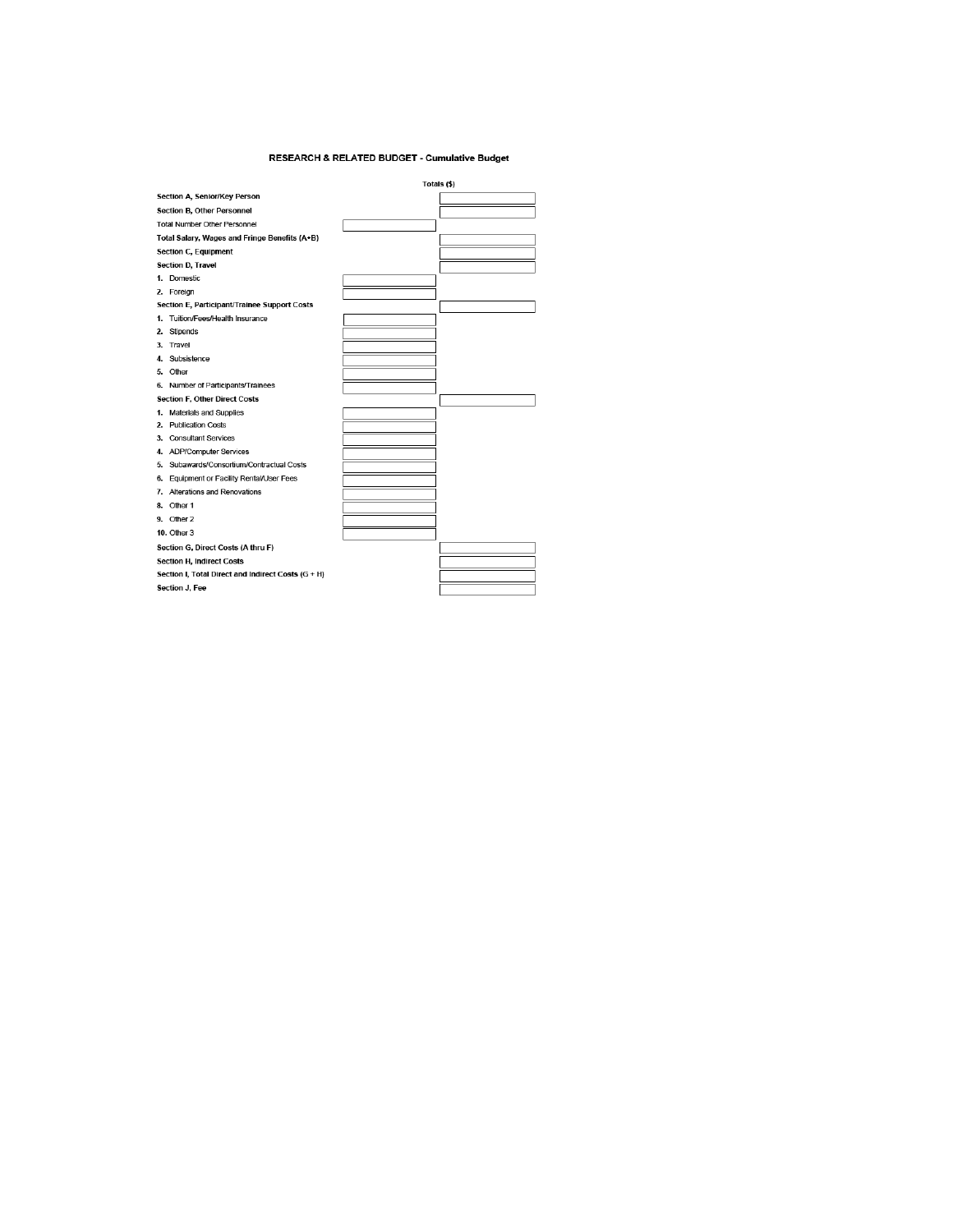# **Research & Related Budget (Total Federal/Non-Federal Funds)**

| * ORGANIZATIONAL DUNS:             |                       |                                                 |                       |                    | RESEARCH & RELATED BUDGET (TOTAL FED + NON-FED) - SECTION A, BUDGET PERIOD 1 |                | OMB Number: 4040-0001<br>Expiration Date: 6/30/2016 |
|------------------------------------|-----------------------|-------------------------------------------------|-----------------------|--------------------|------------------------------------------------------------------------------|----------------|-----------------------------------------------------|
| * Budget Type:                     | <b>Project</b>        | Subaward/Consortium                             |                       |                    |                                                                              |                |                                                     |
| <b>Enter name of Organization:</b> |                       |                                                 |                       |                    |                                                                              |                |                                                     |
|                                    | * Start Date:         |                                                 | * End Date:           |                    |                                                                              |                |                                                     |
|                                    |                       |                                                 |                       | * Budget Period:   | 1                                                                            |                |                                                     |
| <b>A. Senior/Key Person</b>        |                       |                                                 |                       |                    |                                                                              |                |                                                     |
| 1. Prefix                          | * First Name          |                                                 | <b>Middle Name</b>    |                    | * Last Name                                                                  |                | Suffix                                              |
|                                    |                       |                                                 |                       |                    |                                                                              |                |                                                     |
| * Project Role                     |                       |                                                 |                       |                    |                                                                              |                |                                                     |
| PD/PI                              |                       |                                                 |                       |                    |                                                                              |                |                                                     |
| Base Salary (\$)                   | Cal.<br><b>Months</b> | Acad.<br>Sum.<br><b>Months</b><br><b>Months</b> | Req. Salary (\$)<br>٠ | * Fringe Ben. (\$) | * Total (Sal & FB)<br>(Fed + Non-Fed)(\$)                                    | * Federal (\$) | * Non-Federal (\$)                                  |
|                                    |                       |                                                 |                       |                    |                                                                              |                |                                                     |
|                                    |                       |                                                 |                       |                    |                                                                              |                |                                                     |
| 2. Prefix                          | * First Name          |                                                 | <b>Middle Name</b>    |                    | * Last Name                                                                  |                | Suffix                                              |
|                                    |                       |                                                 |                       |                    |                                                                              |                |                                                     |
| * Project Role                     |                       |                                                 |                       |                    |                                                                              |                |                                                     |
|                                    | Cal.                  | Sum.<br>Acad.                                   |                       |                    | * Total (Sal & FB)                                                           |                |                                                     |
| Base Salary (\$)                   | <b>Months</b>         | <b>Months</b><br><b>Months</b>                  | Req. Salary (\$)      | * Fringe Ben. (\$) | $(Fed + Non-Fed)(\$)$                                                        | * Federal (\$) | * Non-Federal (\$)                                  |
|                                    |                       |                                                 |                       |                    |                                                                              |                |                                                     |
| 3. Prefix                          | * First Name          |                                                 | <b>Middle Name</b>    |                    | * Last Name                                                                  |                | Suffix                                              |
|                                    |                       |                                                 |                       |                    |                                                                              |                |                                                     |
| * Project Role                     |                       |                                                 |                       |                    |                                                                              |                |                                                     |
|                                    |                       |                                                 |                       |                    |                                                                              |                |                                                     |
|                                    | Cal.                  | Sum.<br>Acad.                                   |                       |                    | * Total (Sal & FB)                                                           |                |                                                     |
| Base Salary (\$)                   | <b>Months</b>         | <b>Months</b><br><b>Months</b>                  | Req. Salary (\$)<br>٠ | * Fringe Ben. (\$) | $(Fed + Non-Fed)(\$)$                                                        | * Federal (\$) | * Non-Federal (\$)                                  |
|                                    |                       |                                                 |                       |                    |                                                                              |                |                                                     |
| 4. Prefix                          | * First Name          |                                                 | <b>Middle Name</b>    |                    | * Last Name                                                                  |                | Suffix                                              |
|                                    |                       |                                                 |                       |                    |                                                                              |                |                                                     |
| * Project Role                     |                       |                                                 |                       |                    |                                                                              |                |                                                     |
|                                    |                       |                                                 |                       |                    |                                                                              |                |                                                     |
|                                    | Cal.                  | Sum.<br>Acad.                                   |                       |                    | * Total (Sal & FB)                                                           |                |                                                     |
| Base Salary (\$)                   | <b>Months</b>         | <b>Months</b><br><b>Months</b>                  | Req. Salary (\$)<br>ż | * Fringe Ben. (\$) | (Fed + Non-Fed)(\$)                                                          | * Federal (\$) | * Non-Federal (\$)                                  |
|                                    |                       |                                                 |                       |                    |                                                                              |                |                                                     |
|                                    |                       |                                                 |                       |                    |                                                                              |                |                                                     |

RESEARCH & RELATED Budget {A} (Total Fed + Non-Fed)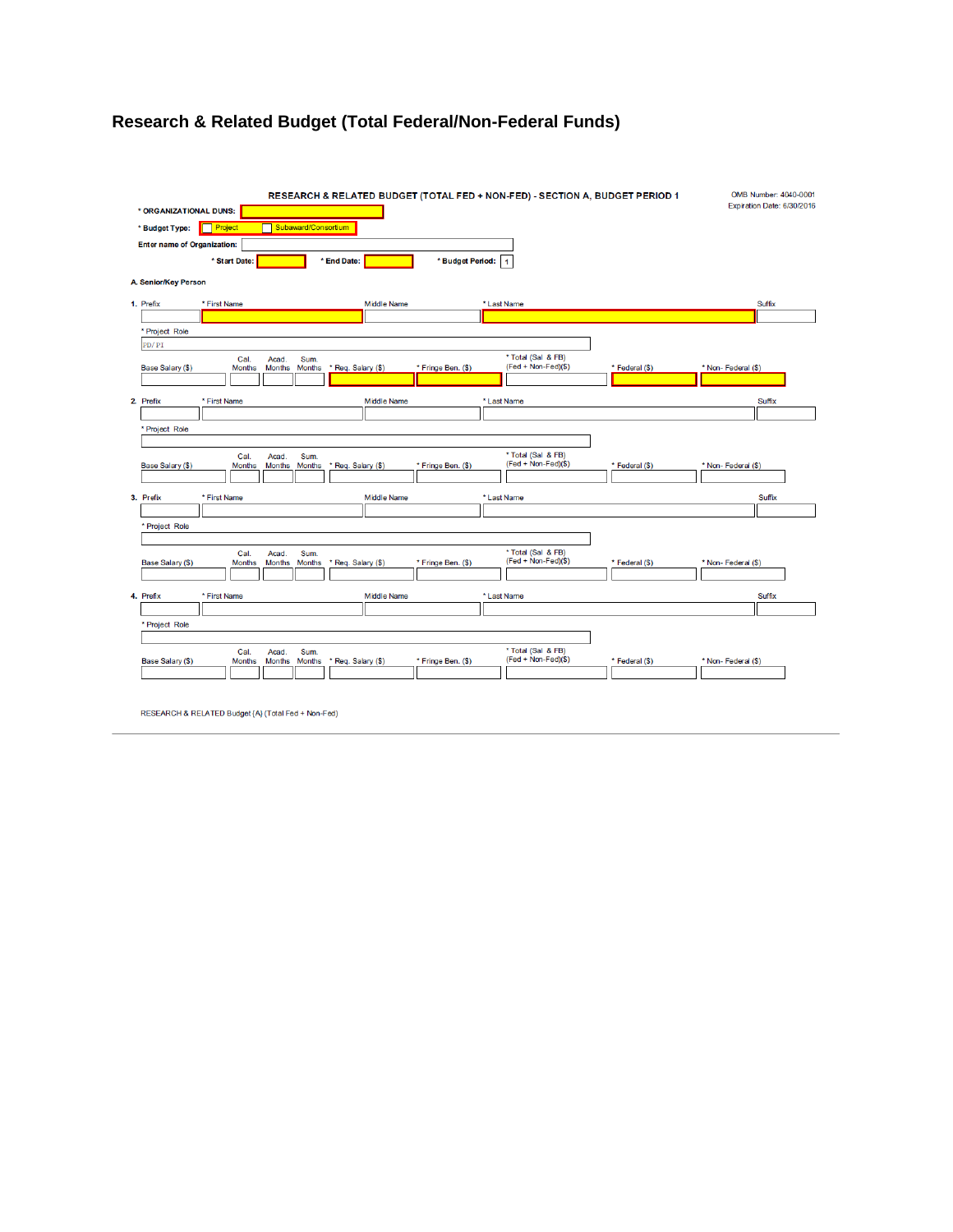| * ORGANIZATIONAL DUNS:             |                                  |                                                                          |                    |                                |                |                                           |                |                    |        |
|------------------------------------|----------------------------------|--------------------------------------------------------------------------|--------------------|--------------------------------|----------------|-------------------------------------------|----------------|--------------------|--------|
| * Budget Type:                     | Project                          | Subaward/Consortium                                                      |                    |                                |                |                                           |                |                    |        |
| <b>Enter name of Organization:</b> |                                  |                                                                          |                    |                                |                |                                           |                |                    |        |
|                                    | * Start Date:                    |                                                                          | * End Date:        | <b>Budget Period</b>           | $\overline{1}$ |                                           |                |                    |        |
| A. Senior/Key Person (continued)   |                                  |                                                                          |                    |                                |                |                                           |                |                    |        |
| 5. Prefix                          | * First Name                     |                                                                          | <b>Middle Name</b> |                                | * Last Name    |                                           |                |                    | Suffix |
|                                    |                                  |                                                                          |                    |                                |                |                                           |                |                    |        |
| * Project Role                     |                                  |                                                                          |                    |                                |                |                                           |                |                    |        |
|                                    | Cal.                             | Acad.<br>Sum.                                                            |                    |                                |                | * Total (Sal & FB)                        |                |                    |        |
| Base Salary (\$)                   | <b>Months</b>                    | <b>Months</b><br><b>Months</b>                                           | * Req. Salary (\$) | * Fringe Ben. (\$)             |                | $(Fed + Non-Fed)(\$)$                     | * Federal (\$) | * Non-Federal (\$) |        |
|                                    |                                  |                                                                          |                    |                                |                |                                           |                |                    |        |
| 6. Prefix                          | * First Name                     |                                                                          | <b>Middle Name</b> |                                | * Last Name    |                                           |                |                    | Suffix |
|                                    |                                  |                                                                          |                    |                                |                |                                           |                |                    |        |
| * Project Role                     |                                  |                                                                          |                    |                                |                |                                           |                |                    |        |
|                                    | Cal.                             | Acad.<br>Sum.                                                            |                    |                                |                | * Total (Sal & FB)                        |                |                    |        |
| Base Salary (\$)                   | <b>Months</b>                    | Months<br>Months                                                         | * Req. Salary (\$) | * Fringe Ben. (\$)             |                | $(Fed + Non-Fed)(\$)$                     | * Federal (\$) | * Non-Federal (\$) |        |
|                                    |                                  |                                                                          |                    |                                |                |                                           |                |                    |        |
| 7. Prefix                          | * First Name                     |                                                                          | <b>Middle Name</b> |                                | * Last Name    |                                           |                |                    | Suffix |
|                                    |                                  |                                                                          |                    |                                |                |                                           |                |                    |        |
| * Project Role                     |                                  |                                                                          |                    |                                |                |                                           |                |                    |        |
|                                    | Cal.                             | Sum.<br>Acad.                                                            |                    |                                |                | * Total (Sal & FB)                        |                |                    |        |
| Base Salary (\$)                   | <b>Months</b>                    | <b>Months</b><br><b>Months</b>                                           | Req. Salary (\$)   | * Fringe Ben. (\$)             |                | $(Fed + Non-Fed)(\$)$                     | * Federal (\$) | * Non-Federal (\$) |        |
|                                    |                                  |                                                                          |                    |                                |                |                                           |                |                    |        |
| 8. Prefix                          | * First Name                     |                                                                          | <b>Middle Name</b> |                                | * Last Name    |                                           |                |                    | Suffix |
| * Project Role                     |                                  |                                                                          |                    |                                |                |                                           |                |                    |        |
|                                    |                                  |                                                                          |                    |                                |                |                                           |                |                    |        |
|                                    | Cal.                             | Sum.<br>Acad.                                                            |                    |                                |                | * Total (Sal & FB)                        |                |                    |        |
| Base Salary (\$)                   | <b>Months</b>                    | <b>Months</b><br>Months                                                  | * Req. Salary (\$) | * Fringe Ben. (\$)             |                | (Fed + Non-Fed)(\$)                       | * Federal (\$) | * Non-Federal (\$) |        |
|                                    |                                  |                                                                          |                    |                                |                |                                           |                |                    |        |
|                                    |                                  | 9. Total Funds requested for all Senior Key Persons in the attached file |                    |                                |                |                                           |                |                    |        |
|                                    |                                  |                                                                          |                    | <b>Total Senior/Key Person</b> |                |                                           |                |                    |        |
|                                    | * Additional Senior Key Persons: |                                                                          |                    | <b>Add Attachment</b>          |                | <b>View Attachment</b><br>Delete Attachme |                |                    |        |
|                                    |                                  |                                                                          |                    |                                |                |                                           |                |                    |        |

RESEARCH & RELATED BUDGET (TOTAL FED + NON-FED) - SECTION A, BUDGET PERIOD 1

RESEARCH & RELATED Budget {A} (Total Fed + Non-Fed)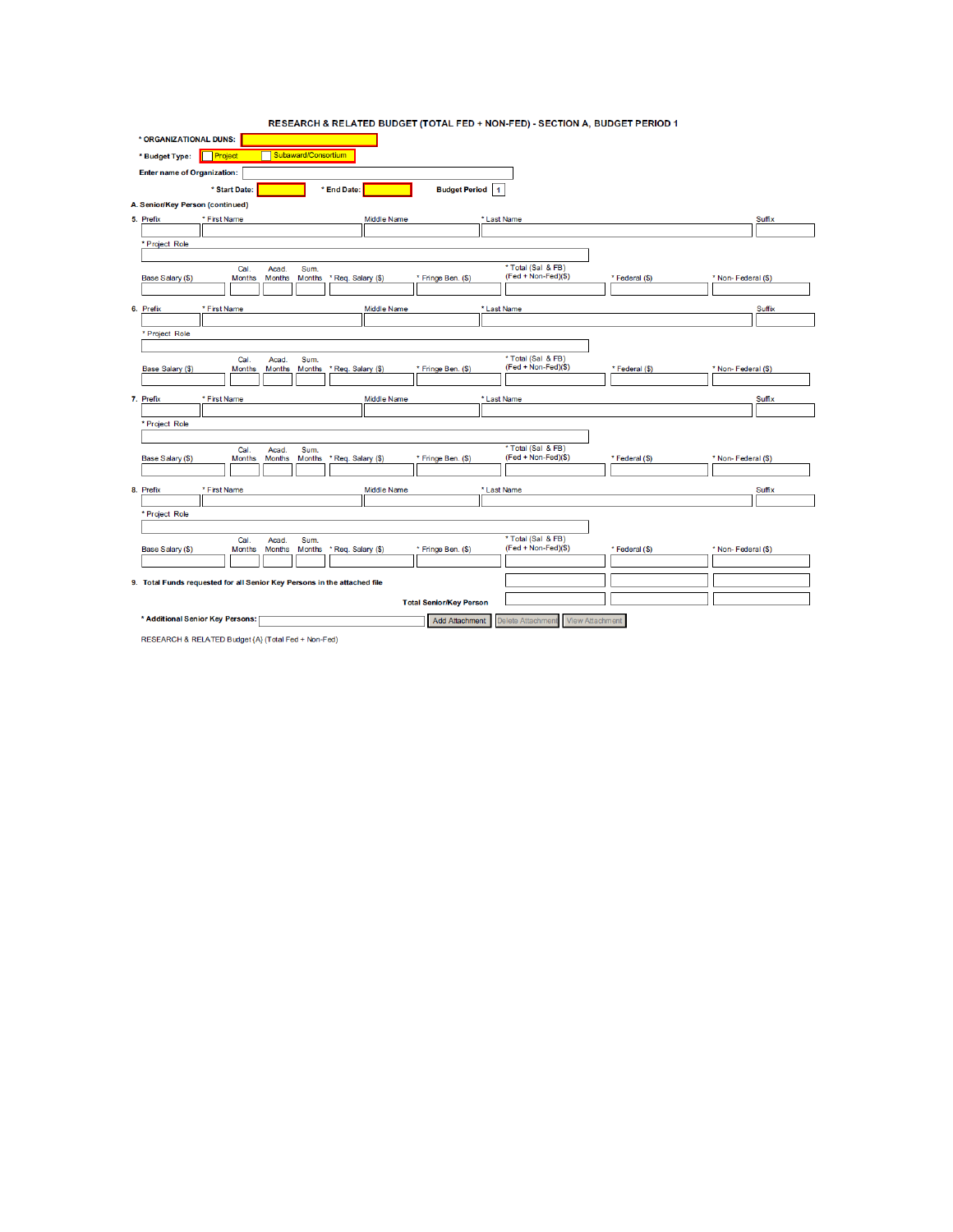| * ORGANIZATIONAL DUNS:                                               | RESEARCH & RELATED BUDGET (TOTAL FED + NON-FED) - SECTION B, BUDGET PERIOD 1 |                        |                       |                    |                              |                                              |                |                    |
|----------------------------------------------------------------------|------------------------------------------------------------------------------|------------------------|-----------------------|--------------------|------------------------------|----------------------------------------------|----------------|--------------------|
| Project                                                              |                                                                              | Subaward/Consortium    |                       |                    |                              |                                              |                |                    |
| * Budget Type:<br><b>Enter name of Organization:</b>                 |                                                                              |                        |                       |                    |                              |                                              |                |                    |
| * Start Date:                                                        |                                                                              |                        |                       |                    | <b>Budget Period</b>         |                                              |                |                    |
|                                                                      |                                                                              |                        | * End Date:           |                    | $\mathbf{1}$                 |                                              |                |                    |
| <b>B. Other Personnel</b><br>* Number of<br>Personnel * Project Role | Cal.<br><b>Months</b>                                                        | Acad.<br><b>Months</b> | Sum.<br><b>Months</b> | * Req. Salary (\$) | * Fringe Ben. (\$)           | * Total (Sal & FB)<br>$(Fed + Non-Fed)$ (\$) | * Federal (\$) | * Non-Federal (\$) |
| <b>Post Doctoral Associates</b>                                      |                                                                              |                        |                       |                    |                              |                                              |                |                    |
| <b>Graduate Students</b>                                             |                                                                              |                        |                       |                    |                              |                                              |                |                    |
| <b>Undergraduate Students</b>                                        |                                                                              |                        |                       |                    |                              |                                              |                |                    |
| <b>Secretarial/Clerical</b>                                          |                                                                              |                        |                       |                    |                              |                                              |                |                    |
|                                                                      |                                                                              |                        |                       |                    |                              |                                              |                |                    |
|                                                                      |                                                                              |                        |                       |                    |                              |                                              |                |                    |
|                                                                      |                                                                              |                        |                       |                    |                              |                                              |                |                    |
|                                                                      |                                                                              |                        |                       |                    |                              |                                              |                |                    |
|                                                                      |                                                                              |                        |                       |                    |                              |                                              |                |                    |
|                                                                      |                                                                              |                        |                       |                    |                              |                                              |                |                    |
|                                                                      |                                                                              |                        |                       |                    |                              |                                              |                |                    |
|                                                                      |                                                                              |                        |                       |                    |                              |                                              |                |                    |
|                                                                      |                                                                              |                        |                       |                    |                              |                                              |                |                    |
|                                                                      |                                                                              |                        |                       |                    |                              |                                              |                |                    |
|                                                                      |                                                                              |                        |                       |                    |                              |                                              |                |                    |
|                                                                      |                                                                              |                        |                       |                    |                              |                                              |                |                    |
| <b>Total Number Other Personnel</b>                                  |                                                                              |                        |                       |                    | <b>Total Other Personnel</b> |                                              |                |                    |
|                                                                      | Total Salary, Wages and Fringe Benefits (A + B)                              |                        |                       |                    |                              |                                              |                |                    |

RESEARCH & RELATED Budget {B} (Total Fed + Non-Fed)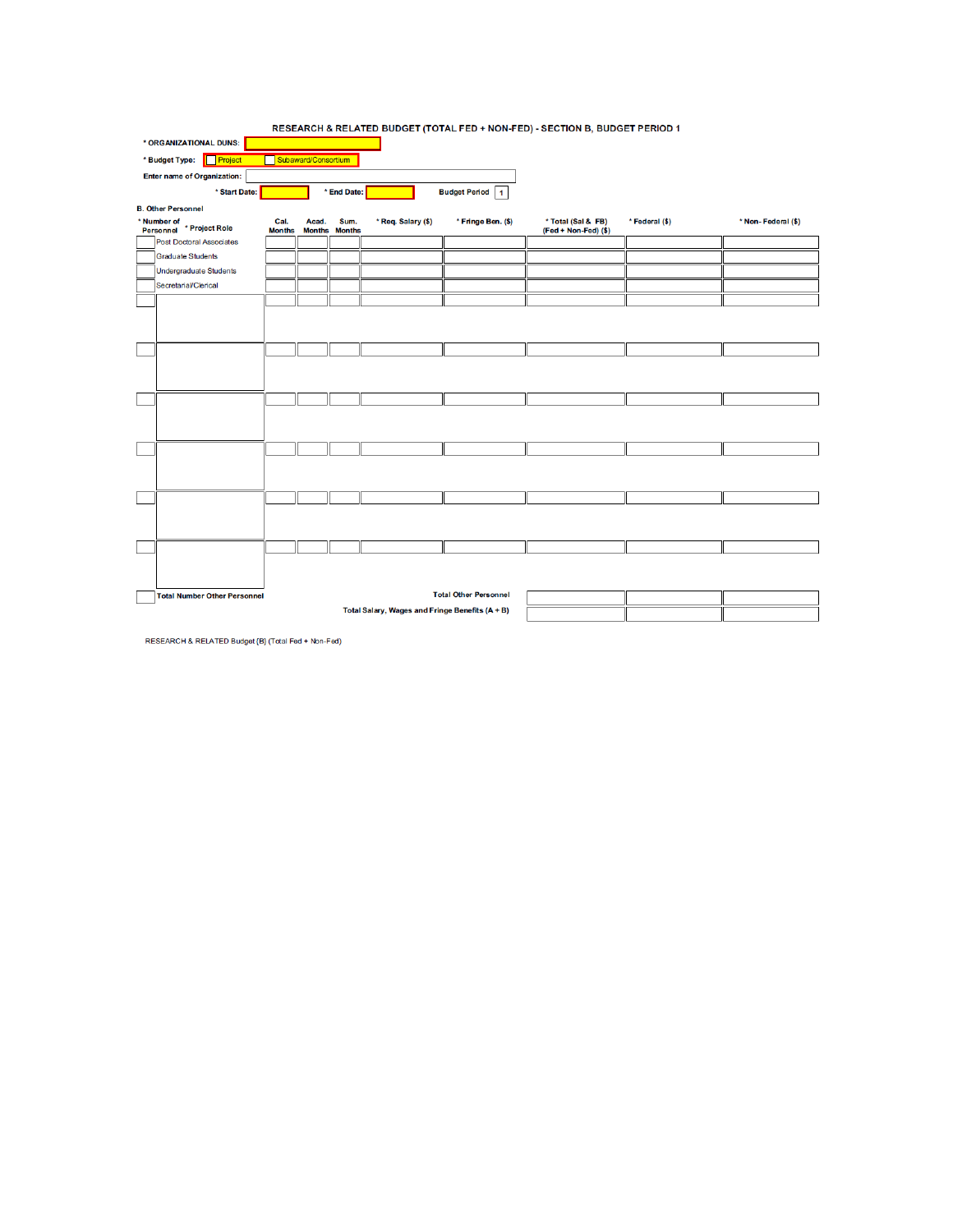| RESEARCH & RELATED BUDGET (TOTAL FED + NON-FED) - SECTION C. D. & E. BUDGET PERIOD 1 |  |  |
|--------------------------------------------------------------------------------------|--|--|

| * ORGANIZATIONAL DUNS:             |                                |             |                        |
|------------------------------------|--------------------------------|-------------|------------------------|
| * Budget Type:                     | Project<br>Subaward/Consortium |             |                        |
| <b>Enter name of Organization:</b> |                                |             |                        |
|                                    | * Start Date:                  | * End Date: | <b>Budget Period</b> 1 |

|  |  | <b>C. Equipment Description</b> |  |
|--|--|---------------------------------|--|
|  |  |                                 |  |

| List items and dollar amount for each item exceeding \$5,000                             |                   |                        | * Total (Fed +                  |
|------------------------------------------------------------------------------------------|-------------------|------------------------|---------------------------------|
| * Equipment item                                                                         | * Federal (\$)    | * Non-Federal (\$)     | Non-Fed) (\$)                   |
| 1.                                                                                       |                   |                        |                                 |
| 2.                                                                                       |                   |                        |                                 |
| 3.                                                                                       |                   |                        |                                 |
| 4.                                                                                       |                   |                        |                                 |
| 5.                                                                                       |                   |                        |                                 |
| 6.                                                                                       |                   |                        |                                 |
| 7.                                                                                       |                   |                        |                                 |
| 8.                                                                                       |                   |                        |                                 |
| 9.                                                                                       |                   |                        |                                 |
| 10.                                                                                      |                   |                        |                                 |
| 11. Total funds requested for all equipment listed in the attached file                  |                   |                        |                                 |
| <b>Total Equipment</b>                                                                   |                   |                        |                                 |
| <b>Add Attachment</b><br>* Additional Equipment:                                         | Delete Attachment | <b>View Attachment</b> |                                 |
| <b>D. Travel</b>                                                                         | * Federal (\$)    | * Non-Federal (\$)     | * Total (Fed +<br>Non-Fed) (\$) |
| 1. Domestic Travel Costs (Incl. Canada, Mexico and U.S. Possessions)                     |                   |                        |                                 |
| 2. Foreign Travel Costs                                                                  |                   |                        |                                 |
| <b>Total Travel Costs</b>                                                                |                   |                        |                                 |
|                                                                                          |                   |                        | * Total (Fed +                  |
| E. Participant/Trainee Support Costs                                                     | * Federal (\$)    | * Non-Federal (\$)     | Non-Fed) (\$)                   |
| 1. Tuition/Fees/Health Insurance                                                         |                   |                        |                                 |
| Stipends<br>2.                                                                           |                   |                        |                                 |
| 3. Travel                                                                                |                   |                        |                                 |
| 4. Subsistence                                                                           |                   |                        |                                 |
| 5. Other                                                                                 |                   |                        |                                 |
|                                                                                          |                   |                        |                                 |
| <b>Number of Participants/Trainees</b><br><b>Total Participant/Trainee Support Costs</b> |                   |                        |                                 |

RESEARCH & RELATED Budget {C-E} (Total Fed + Non-Fed)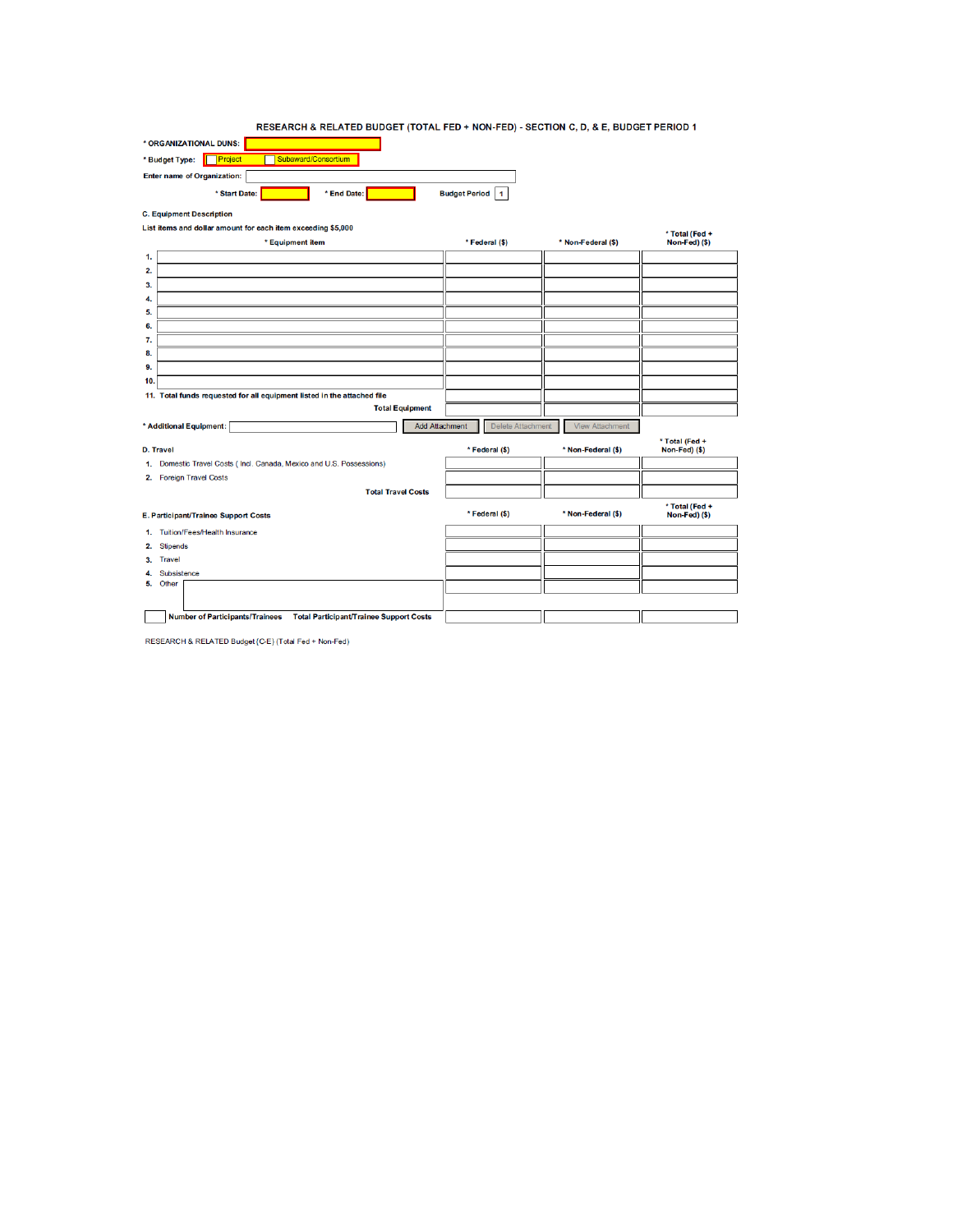|                                                         | RESEARCH & RELATED BUDGET (TOTAL FED + NON-FED) - SECTION F-G, BUDGET PERIOD 1 |                 |                    |                              |
|---------------------------------------------------------|--------------------------------------------------------------------------------|-----------------|--------------------|------------------------------|
| * ORGANIZATIONAL DUNS:                                  |                                                                                |                 |                    |                              |
| Subaward/Consortium<br><b>Project</b><br>* Budget Type: |                                                                                |                 |                    |                              |
| <b>Enter name of Organization:</b>                      |                                                                                |                 |                    |                              |
| * Start Date:<br>* End Date:                            |                                                                                | Budget Period 1 |                    |                              |
| <b>F. Other Direct Costs</b>                            |                                                                                | * Federal (\$)  | * Non-Federal (\$) | * Total (Fed + Non-Fed) (\$) |
| 1. Materials and Supplies                               |                                                                                |                 |                    |                              |
| 2. Publication Costs                                    |                                                                                |                 |                    |                              |
| 3. Consultant Services                                  |                                                                                |                 |                    |                              |
| 4. ADP/Computer Services                                |                                                                                |                 |                    |                              |
| 5. Subawards/Consortium/Contractual Costs               |                                                                                |                 |                    |                              |
| 6. Equipment or Facility Rental/User Fees               |                                                                                |                 |                    |                              |
| 7. Alterations and Renovations                          |                                                                                |                 |                    |                              |
| 8.                                                      |                                                                                |                 |                    |                              |
|                                                         |                                                                                |                 |                    |                              |
| 9.                                                      |                                                                                |                 |                    |                              |
|                                                         |                                                                                |                 |                    |                              |
| 10.                                                     |                                                                                |                 |                    |                              |
|                                                         |                                                                                |                 |                    |                              |
|                                                         | <b>Total Other Direct Costs</b>                                                |                 |                    |                              |
| <b>G. Direct Costs</b>                                  |                                                                                | * Federal (\$)  | * Non-Federal (\$) | * Total (Fed + Non-Fed) (\$) |
|                                                         | <b>Total Direct Costs (A thru F)</b>                                           |                 |                    |                              |

RESEARCH & RELATED Budget {F-K} (Total Fed + Non-Fed)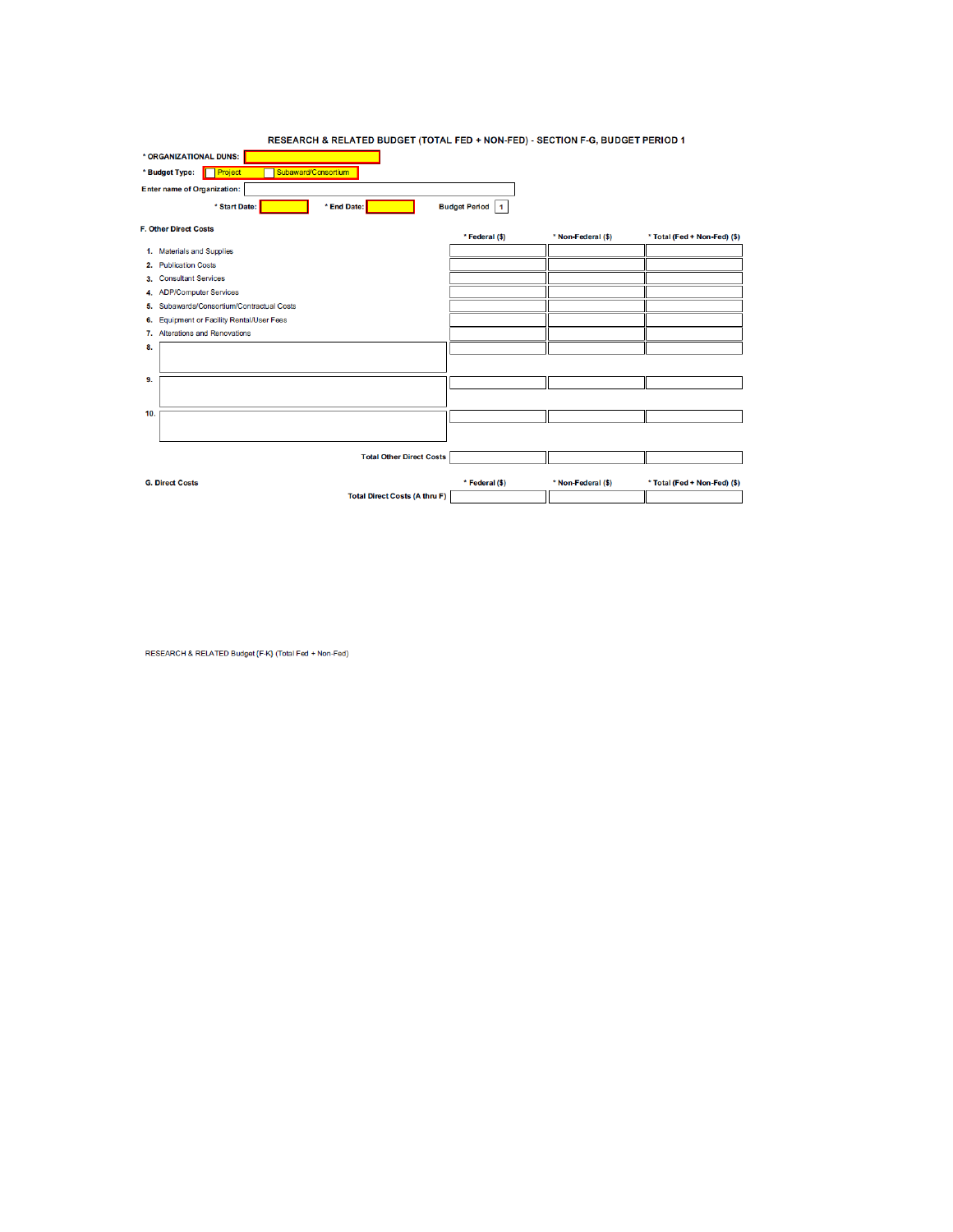|                                    | RESEARCH & RELATED BUDGET (TOTAL FED + NON-FED) - SECTION H-K, BUDGET PERIOD 1 |                                      |                                           |                              |
|------------------------------------|--------------------------------------------------------------------------------|--------------------------------------|-------------------------------------------|------------------------------|
| * ORGANIZATIONAL DUNS:             |                                                                                |                                      |                                           |                              |
| Project<br>* Budget Type:          | Subaward/Consortium                                                            |                                      |                                           |                              |
| <b>Enter name of Organization:</b> |                                                                                |                                      |                                           |                              |
| * Start Date:                      | * End Date:                                                                    | <b>Budget Period</b><br>$\mathbf{1}$ |                                           |                              |
|                                    |                                                                                |                                      |                                           |                              |
| <b>H. Indirect Costs</b>           | <b>Indirect Cost</b><br><b>Indirect Cost</b>                                   |                                      |                                           |                              |
| * Indirect Cost Type<br>1.         | Rate (%)<br>Base (\$)                                                          | * Federal (\$)                       | * Non-Federal (\$)                        | * Total (Fed + Non-Fed) (\$) |
|                                    |                                                                                |                                      |                                           |                              |
|                                    |                                                                                |                                      |                                           |                              |
| 2.                                 |                                                                                |                                      |                                           |                              |
|                                    |                                                                                |                                      |                                           |                              |
| 3.                                 |                                                                                |                                      |                                           |                              |
|                                    |                                                                                |                                      |                                           |                              |
| 4                                  |                                                                                |                                      |                                           |                              |
|                                    |                                                                                |                                      |                                           |                              |
|                                    | <b>Total Indirect Costs</b>                                                    |                                      |                                           |                              |
|                                    |                                                                                |                                      |                                           |                              |
| <b>Cognizant Agency</b>            |                                                                                |                                      | (Agency Name, POC Name, and Phone Number) |                              |
|                                    |                                                                                |                                      |                                           |                              |
|                                    |                                                                                |                                      |                                           |                              |
|                                    |                                                                                |                                      |                                           |                              |
| I. Total Direct and Indirect Costs |                                                                                | * Federal (\$)                       | * Non-Federal (\$)                        | * Total (Fed + Non-Fed) (\$) |
|                                    | Total Direct and Indirect Costs (G + H)                                        |                                      |                                           |                              |
|                                    |                                                                                |                                      |                                           |                              |
| J. Fee                             |                                                                                | Federal (\$)                         |                                           |                              |
|                                    |                                                                                |                                      |                                           |                              |
|                                    |                                                                                |                                      |                                           |                              |
| K. * Budget Justification          | <b>Add Attachment</b>                                                          | Delete Attachment                    | <b>View Attachment</b>                    | (Only attach one file.)      |
|                                    |                                                                                |                                      |                                           |                              |
|                                    |                                                                                |                                      |                                           |                              |

RESEARCH & RELATED Budget {C-E} (Total Fed + Non-Fed)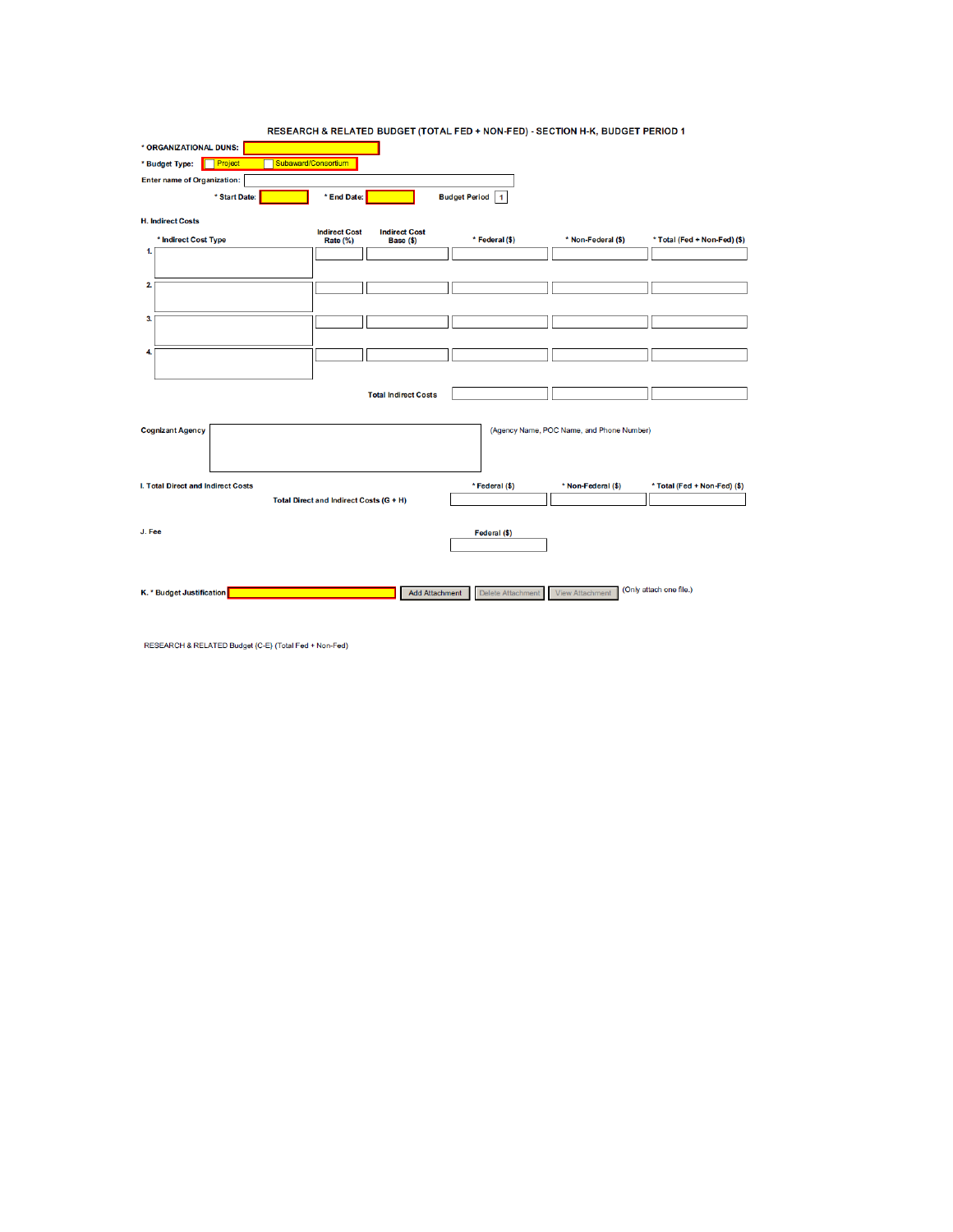#### RESEARCH & RELATED BUDGET (TOTAL FED + NON-FED) - Cumulative Budget

|                                                    | <b>Total Federal (\$)</b> | <b>Total Non-Federal (\$)</b> | Totals (\$) |
|----------------------------------------------------|---------------------------|-------------------------------|-------------|
| <b>Section A, Senior/Key Person</b>                |                           |                               |             |
| <b>Section B, Other Personnel</b>                  |                           |                               |             |
| <b>Total Number Other Personnel</b>                |                           |                               |             |
| Total Salary, Wages and Fringe Benefits (A + B)    |                           |                               |             |
| <b>Section C, Equipment</b>                        |                           |                               |             |
| <b>Section D, Travel</b>                           |                           |                               |             |
| 1. Domestic                                        |                           |                               |             |
| 2. Foreign                                         |                           |                               |             |
| Section E, Participant/Trainee Support Costs       |                           |                               |             |
| 1. Tuition/Fees/Health Insurance                   |                           |                               |             |
| 2. Stipends                                        |                           |                               |             |
| 3. Travel                                          |                           |                               |             |
| 4. Subsistence                                     |                           |                               |             |
| 5. Other                                           |                           |                               |             |
| 6. Number of Participants/Trainees                 |                           |                               |             |
| <b>Section F, Other Direct Costs</b>               |                           |                               |             |
| 1. Materials and Supplies                          |                           |                               |             |
| 2. Publication Costs                               |                           |                               |             |
| 3. Consultant Services                             |                           |                               |             |
| 4. ADP/Computer Services                           |                           |                               |             |
| 5. Subawards/Consortium/Contractual Costs          |                           |                               |             |
| 6. Equipment or Facility Rental/User Fees          |                           |                               |             |
| 7. Alterations and Renovations                     |                           |                               |             |
| 8. Other 1                                         |                           |                               |             |
| 9. Other 2                                         |                           |                               |             |
| <b>10. Other 3</b>                                 |                           |                               |             |
| Section G, Direct Costs (A thru F)                 |                           |                               |             |
| <b>Section H, Indirect Costs</b>                   |                           |                               |             |
| Section I, Total Direct and Indirect Costs (G + H) |                           |                               |             |
| <b>Section J. Fee</b>                              |                           |                               |             |

RESEARCH & RELATED Budget (Total Fed + Non-Fed)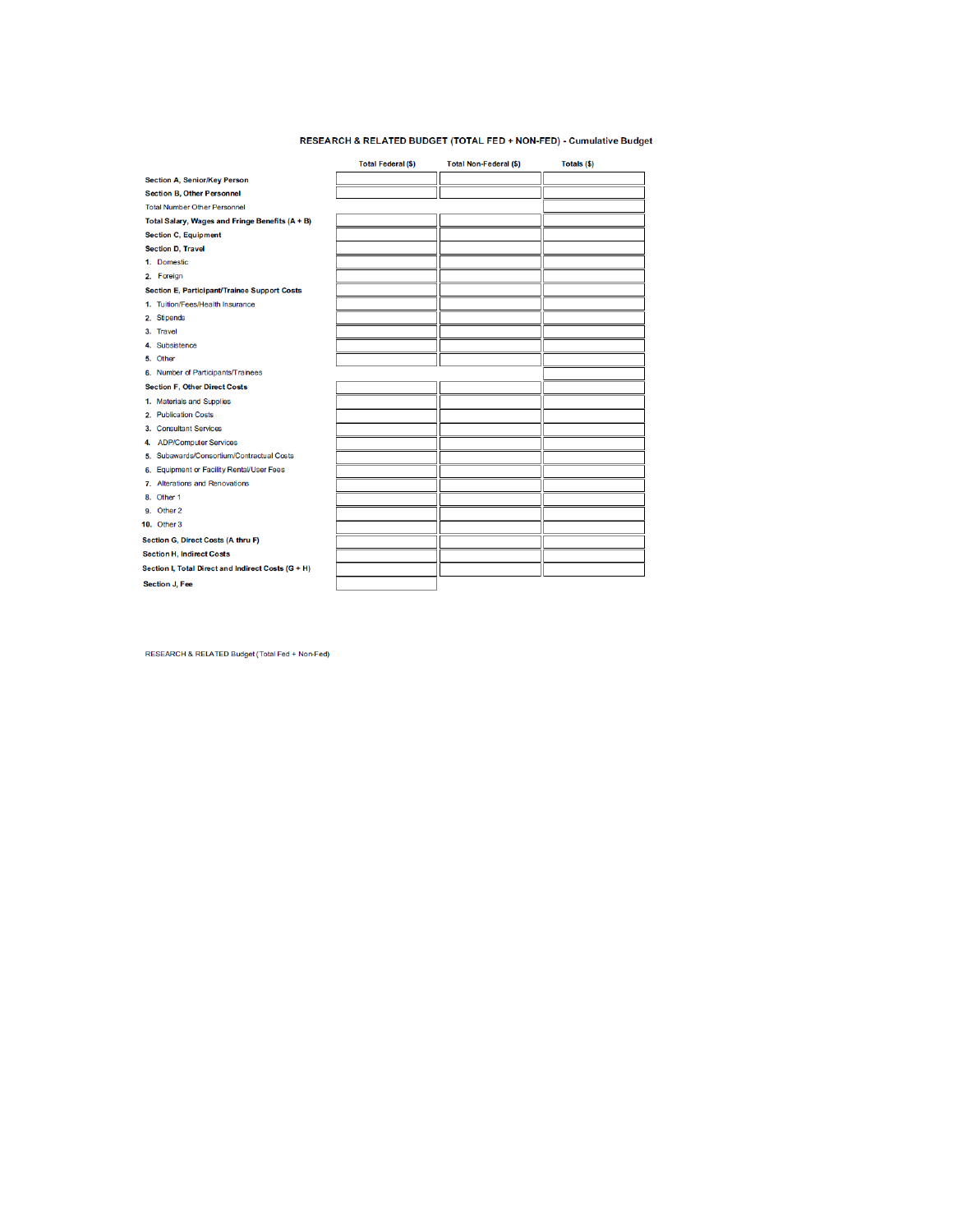## **PROJECT OUTCOMES: What were the outcomes of the award?**

Agencies use this information at the completion of the award to ascertain the cumulative outcomes or findings of a project. Describe project outcomes specifically for the public to provide insight into the outcomes of Federally-funded research, education, and other activities. Agencies may make this information available to the public in an electronic format.

## **INSTRUCTIONS – Project Outcomes**

This component is used to provide information regarding the cumulative outcomes or findings of the project. For the final RPPR for the project, provide a concise summary of the outcomes or findings of the award (no more than 8,000 characters) that:

- is written for the general public (non-technical audiences) in clear, concise, and comprehensible language;
- is suitable for dissemination to the general public, as the information may be available electronically;
- does not include proprietary, confidential information or trade secrets; and
- includes up to six images (images are optional).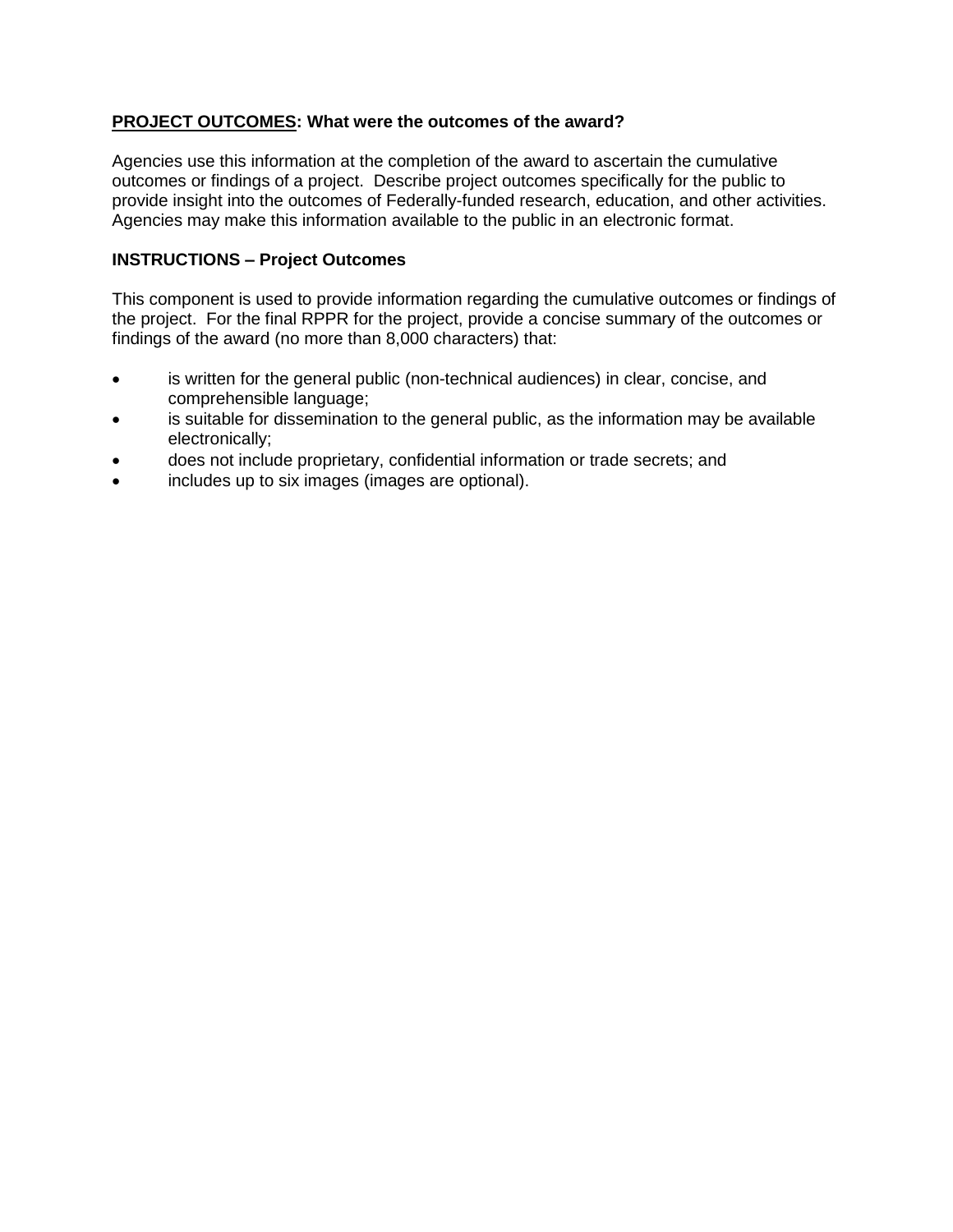## **Appendix**

### **DEMOGRAPHIC INFORMATION FOR SIGNIFICANT CONTRIBUTORS**

Agencies may require that recipients provide demographic data about significant contributors for a variety of purposes, including the following:

- to gauge whether our programs and other opportunities are fairly reaching and benefiting everyone regardless of demographic category;
- to ensure that those in under-represented groups have the same knowledge of and access to programs, meetings, vacancies, and other research and educational opportunities as everyone else;
- to gauge and report performance in promoting partnerships and collaborations;
- to assess involvement of international investigators or students in work we support;
- to track the evolution of changing science, technology, engineering and mathematics (STEM) fields at different points in the pipeline (e.g., medicine and law demographics have recently changed dramatically);
- to raise investigator and agency staff awareness of the involvement of under-represented groups in research;
- to encourage the development of creative approaches for tapping into the full spectrum of talent of the STEM workforce;
- to respond to external requests for data of this nature from a variety of sources, including the National Academies, Congress, etc.; and
- to respond to legislatively-required analysis of workforce dynamics. Legislation requires at least one agency to routinely estimate scientific workforce needs. This analysis is accomplished through reviewing demographic data submitted for the existing workforce.

Demographic data (i.e., gender, ethnicity, race, and disability status) should be provided directly by significant contributors, with the understanding that submission of such data is voluntary. There are no adverse consequences if the data are not provided. Confidentiality of demographic data will be in accordance with agency's policy and practices for complying with the requirements of the Privacy Act.

| Gender:                    | Male<br>Female<br>Do not wish to provide                                                                                                                      |
|----------------------------|---------------------------------------------------------------------------------------------------------------------------------------------------------------|
| <b>Ethnicity:</b>          | Hispanic or Latina/o<br>Not-Hispanic or not-Latina/o<br>Do not wish to provide                                                                                |
| Race (select one or more): | American Indian or Alaska Native<br>Asian<br><b>Black or African American</b><br>Native Hawaiian or other Pacific Islander<br>White<br>Do not wish to provide |